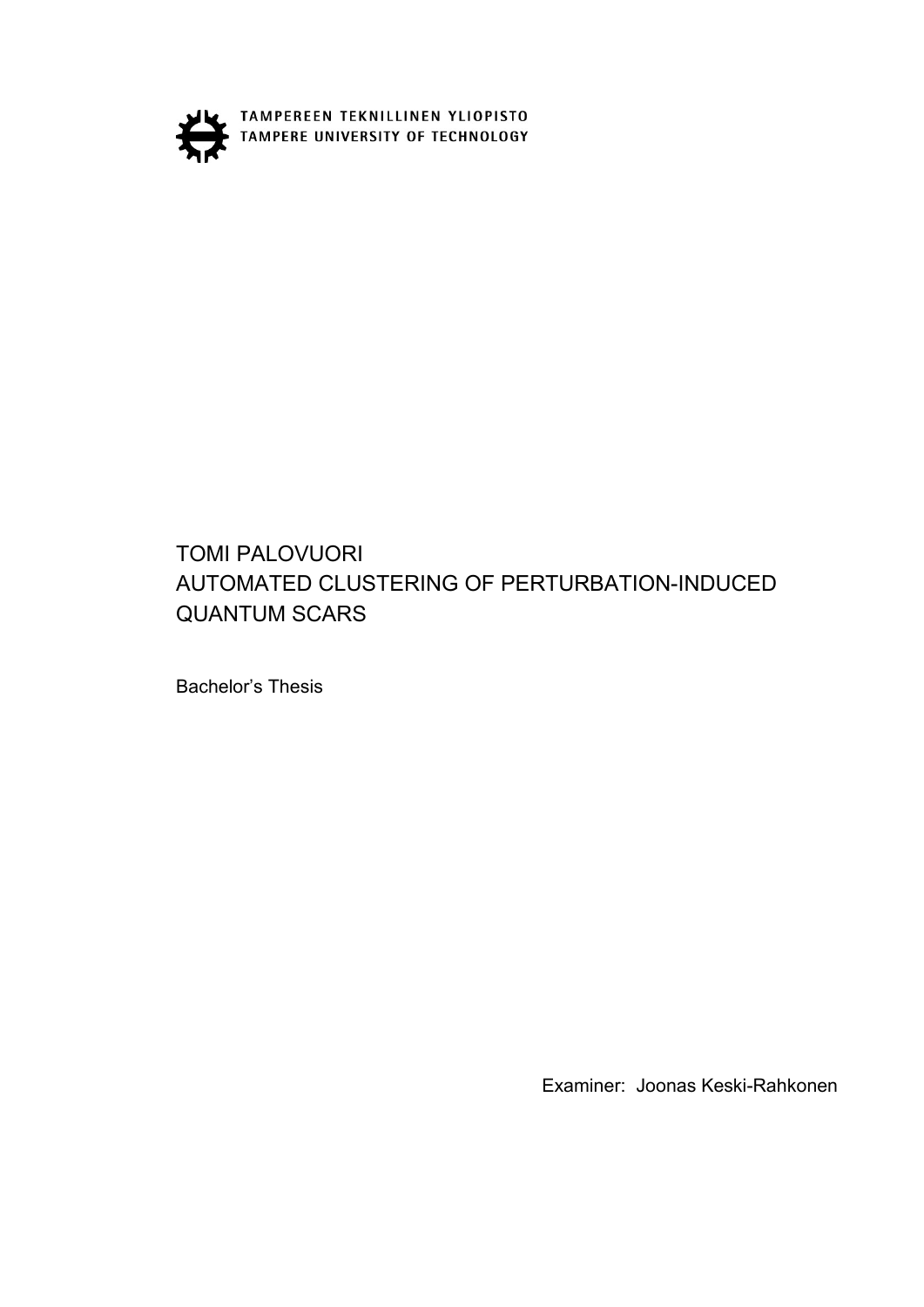## **ABSTRACT**

**Tomi Palovuori**: Automated clustering of perturbation-induced quantum scars Tampere University of Technology Bachelor's Thesis, 23 pages, 3 appendix pages May 2018 Bachelor's Degree Programme in Information Technology Major: Machine Learning Examiner: Joonas Keski-Rahkonen

Keywords: quantum scars, image clustering, hierarchical clustering

Some of high-energy eigenstates of a highly disordered quantum system are strongly scarred by periodic orbits of the unperturbed classical counterpart. Detecting these scars has thus far relied on a researcher to go through individually thousands of solved eigenstates of a perturbed system by eye. However, the probability densities of the eigenstates can be seen as two-dimensional images, and the classification become an image clustering task. With a bit of preprocessing the image clustering problem is generalized for any set of scars. Utilizing a simple comparison function for calculating the similarity between any two scars a distance matrix can be calculated for hierarchical clustering.

The comparison function for scars with differing scale and rotation simply contains a comparison for each size and rotation possible in the dataset. Within the dataset received all scars are centered and bound by circles surrounded by low noise, so they can be scaled by resizing the picture and either removing or padding the outlines. Squared error is the best method of calculating the distance between scars. A weak gaussian blur greatly improves the results.

Hierarchical clustering with SciPy includes multiple clustering methods and distance metrices. Best metric for clustering the scars is calculating correlative distances from the comparison function's distance matrix. Of clustering methods both UPGMA and WPGMA cluster correctly, but the results of UPGMA are easier to extract. Mean images can be calculated from aligned clustered images to graphically present clustering results of any number of clusters. Accurate mean images require more comparisons to be calculated but stored information from the distance matrix can be used to reduce the number of required comparisons.

Wanted classes of scars are clustered best at different points of clustering. The last three clusters for the test set include clear bouncing balls, circles and the rest. Within the rest there are noisy bouncing ball -like scars with a threshold distance of 21 and pentagramscars with a threshold distance of 16-18. Threshold of 17 results in 9-12 classes, of which 3-4 are bouncing balls, 2-3 are circles and one is pentagrams. There are classes of quantum scars not introduced in the test set and the thresholds for those must be examined separately.

Classification from clustering must still be done by hand or alternatively a simple queryfunction can be used. Using simple class templates developed compare()-function can be utilized to classify scars. However, this does require prior knowledge about possible classes inside a given set. Classification of about a dozen images by hand is still significantly faster than the classification of the entire 2000 image set.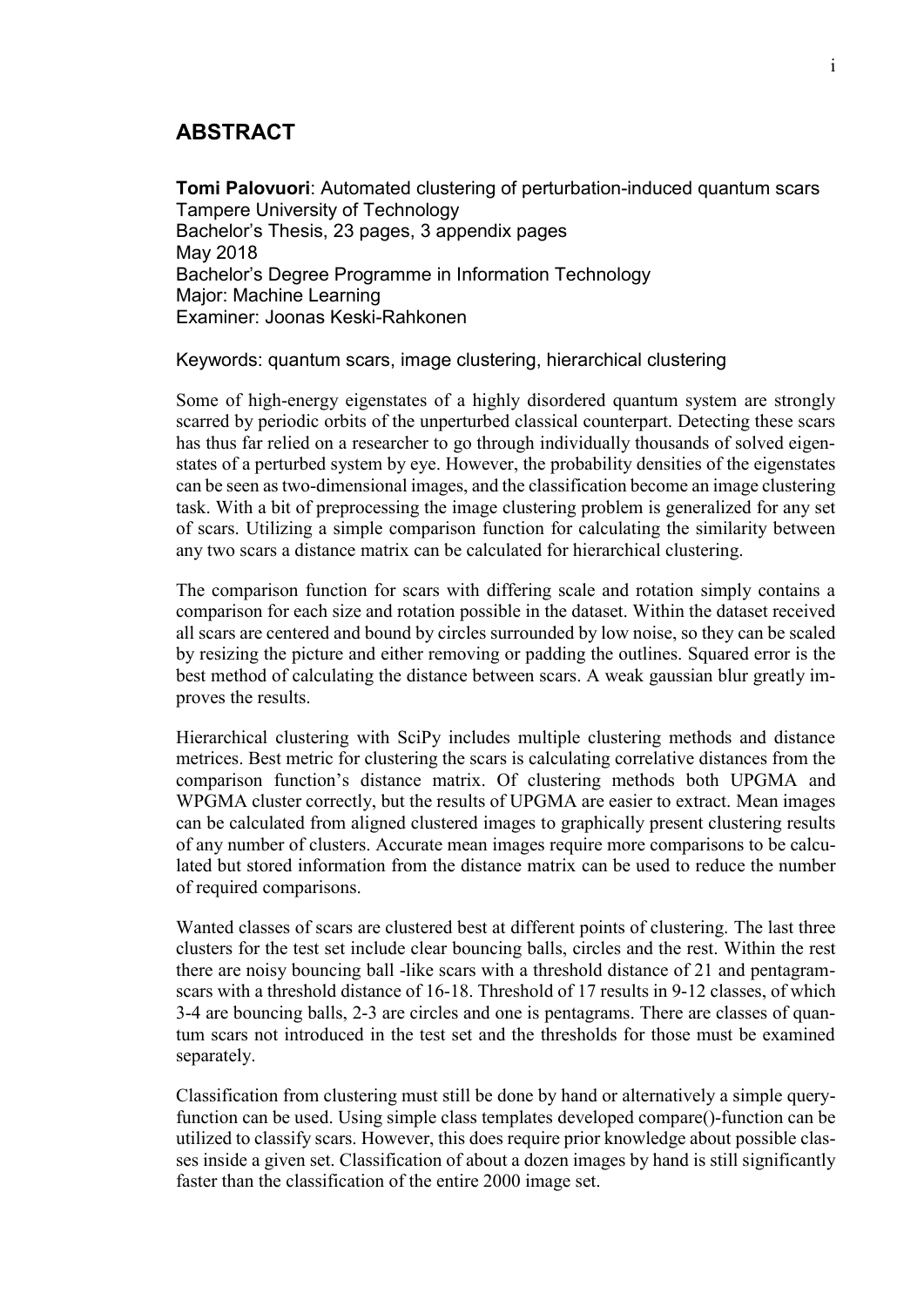### **PREFACE**

This thesis is the result of collaboration by the Laboratory of Signal Processing and the Laboratory of Physics in Tampere University of Technology. I would like to thank the examiner of this thesis Joonas Keski-Rahkonen for helping with the physics part, of which I still understand very little to nothing about. I would also like to thank professor Joni Kämäräinen for being my contact in all matters regarding signal processing and suggesting the general concept of calculating distances and hierarchically grouping them. The faculty and people in charge of my programme also deserve to be thanked. It took some special treatment towards me to allow the completion of this thesis after just little over two years of studies. I am also grateful to a good friend of mine Jimi Järvelin, who read through this thesis marking numerous grammatical errors. A lot of the work involved with this thesis also took place away from home, so a big thank you for my girlfriend Heini Turunen for not holding it against me.

Tampere, 06.05.2018

Tomi Palovuori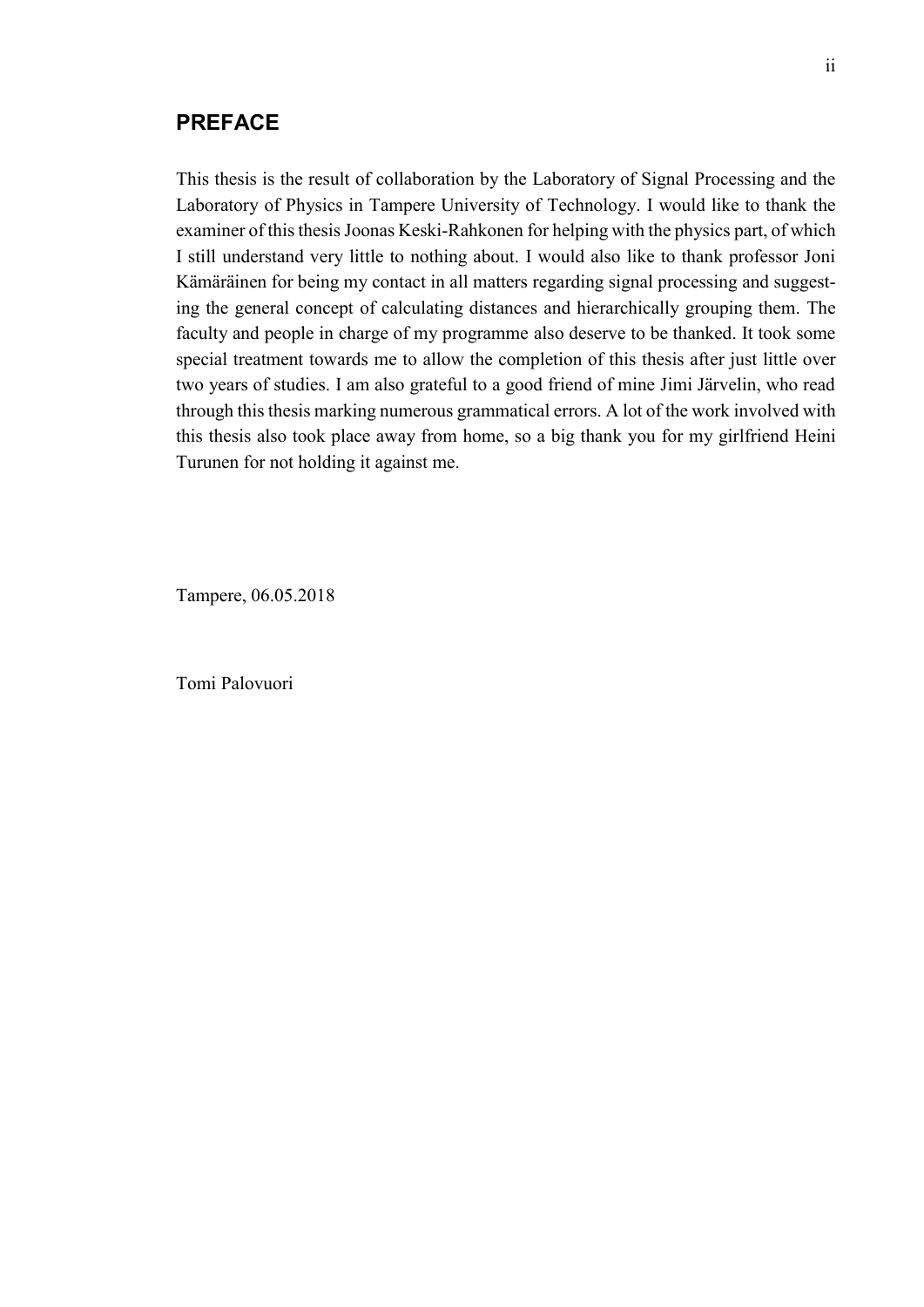## **CONTENTS**

| 2.             |     |  |  |
|----------------|-----|--|--|
|                | 21  |  |  |
| 3.             |     |  |  |
|                | 3.1 |  |  |
|                | 3.2 |  |  |
| $\mathbf{4}$ . |     |  |  |
|                | 4.1 |  |  |
|                | 4.2 |  |  |
|                | 4.3 |  |  |
|                | 4.4 |  |  |
|                | 4.5 |  |  |
| 5.             |     |  |  |
|                | 5.1 |  |  |
|                | 5.2 |  |  |
|                | 5.3 |  |  |
| 6.             |     |  |  |
|                |     |  |  |
|                |     |  |  |
|                |     |  |  |

APPENDIX A: The comparison function APPENDIX B: Clustered individual images APPENDIX C: Additional dendrograms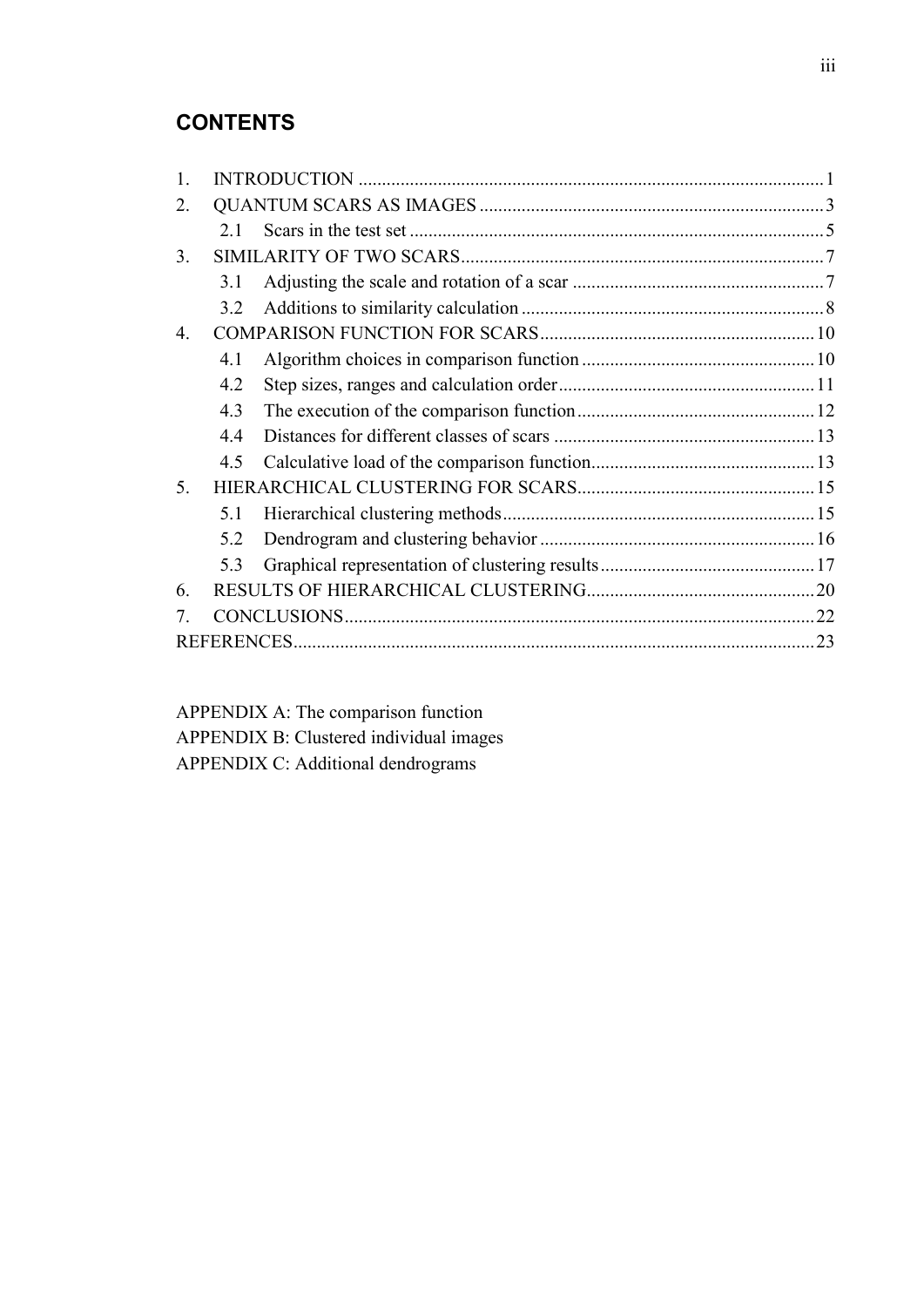# **LIST OF FIGURES**

| Figure 2. Bouncing ball, circle, and pentagram -types of quantum scars and an            |    |
|------------------------------------------------------------------------------------------|----|
|                                                                                          |    |
|                                                                                          |    |
|                                                                                          |    |
|                                                                                          |    |
|                                                                                          |    |
|                                                                                          |    |
|                                                                                          |    |
|                                                                                          |    |
| <b>Figure 10.</b> Mean images of noisy bouncing ball -clusters from the three sets using |    |
|                                                                                          | 21 |
|                                                                                          |    |
|                                                                                          |    |
|                                                                                          | 26 |
| <b>Figure 14.</b> The cluster of noisy bouncing balls. With a threshold for pentagrams   |    |
|                                                                                          | 26 |
|                                                                                          |    |
|                                                                                          |    |
|                                                                                          | 28 |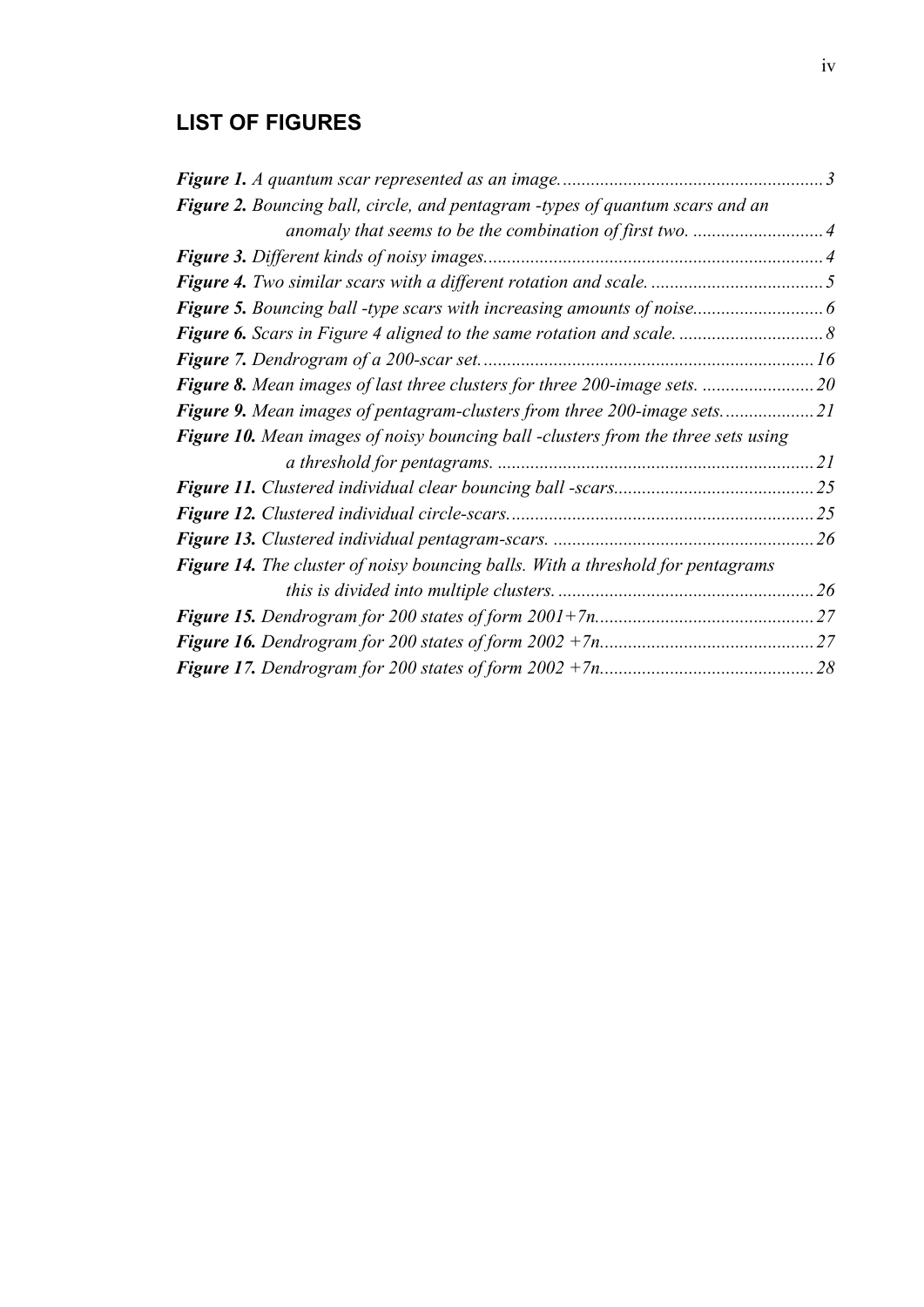# **LIST OF SYMBOLS AND ABBREVIATIONS**

| Cv2          | An image processing library for Python                           |
|--------------|------------------------------------------------------------------|
| <b>NumPy</b> | A Python library including matrixes and operations for them      |
| PIL          | Python Imaging Library                                           |
| SciPy        | A Python library including functions for rotating and clustering |
| <b>TUT</b>   | Tampere University of Technology                                 |
| $\ast$       | Multiplication in Python                                         |
|              | Division in Python                                               |
| [x,y]        | A closed value range from value x to value y                     |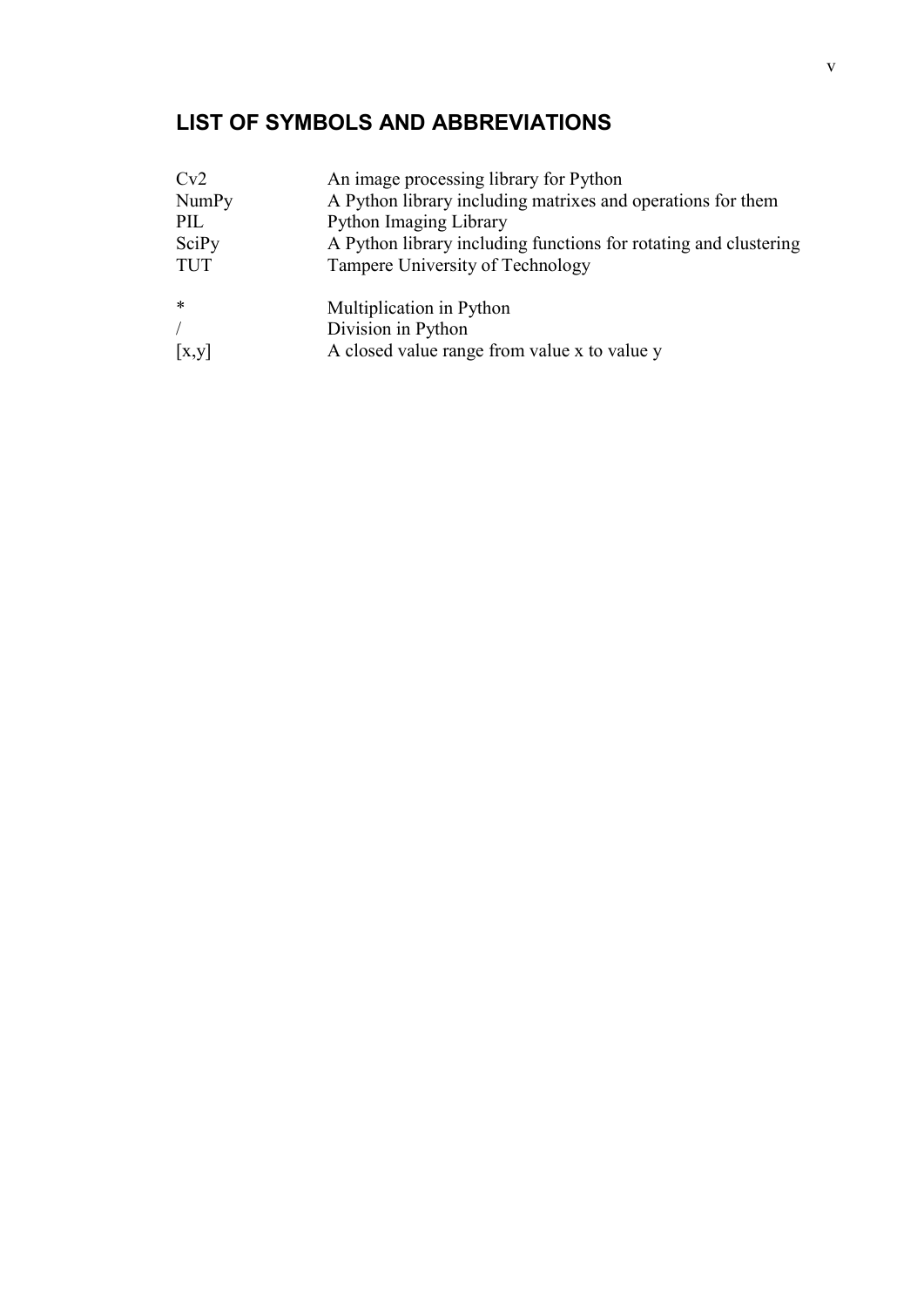# <span id="page-6-0"></span>**1. INTRODUCTION**

At microscopic level, nature is governed by the principles of quantum mechanics. A key concept in quantum mechanics is a complex valued quantity, known as a wave function, which is determined by the Schrödinger equation. The physical interpretation for a wave function is that its squared norm represents probability density for a quantum particle. [1]

It was assumed that each of the eigenstates of a classically chaotic system would be featureless and random. However, a quantum scar is a striking visual example of quantum suppression of classical chaos: probability density of some eigenstates is enhanced around short unstable periodic orbits of the corresponding classical system. The probability increase is so significant that the occurrences of scarred eigenstates may equal to probabilities over 50% if strong enough scarring is present. [2] [3]

A new kind of quantum scarring, called perturbation-induced quantum scarring, was recently discovered by researchers at Tampere University of Technology (TUT), Tulane University, Harvard University, and MIT [4]. In this artificially produced scarring, a separable, two-dimensional system is perturbed by potential bumps resulting in eigenstates scarred by classical orbits of the corresponding unperturbed system. Combined with the high controllability and enhanced wave packet propagation, these scars may be employed in quantum transport [5].

The perturbation-induced scarring is studied numerically by solving thousands of the eigenstates of a perturbed system in a simulation. This leads to massive amounts of data on two-dimensional probability densities related to the solved wave functions. Only some of the eigenstates are scarred, and thus far detecting them has relied on a researcher going through the states by hand. Software methods to cluster or classify quantum scars have been tried with self-organizing maps and convolution neural networks, but the results have not been satisfactory in grouping scars with ranging scale and rotation.

The purpose of this thesis is to provide a simple and streamlined albeit computationally more consuming approach for the Laboratory of Physics at TUT. By developing a comparison function that returns a scalar value for the similarity of two scars, different clustering methods can be used to group similar scars without the need of a learning dataset. Comparison function also allows the development of a query-based classification using a small set of different quantum scar class examples.

This document is structured as follows. Chapter 2 explains briefly the format in which quantum scars are presented in the dataset, their normalization and classification by eye.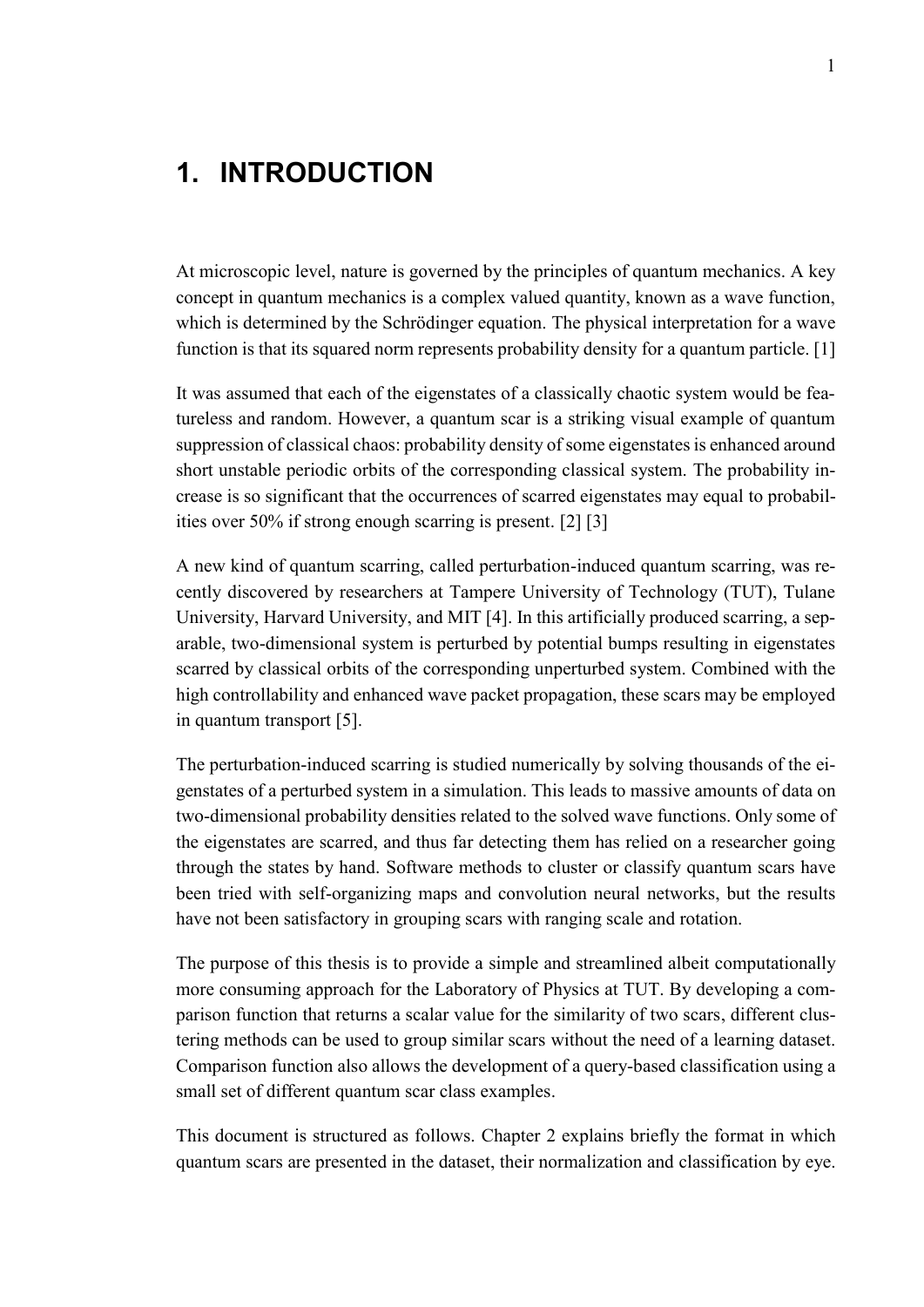Chapter 3 presents possible ways for calculating the similarity between any two scars regardless of rotation and scale. Chapter 4 discusses the selected methods for the comparison function and explains why those were selected as well as some results from the dataset and the calculative load of using the function. Chapter 5 includes calculation and clustering of distance matrices and the methods and metrics used to achieve the best outcomes as well as means to calculate mean images of clusters. Chapter 6 presents results of clustering and mean images for three subsets of the test set. Chapter 7 draws conclusions of results and discusses the future applications of the software. Software built for this thesis is written in Python. The figures of quantum scars in this thesis employ a logarithmic color scale where darker intensities equal higher probability densities. These figures are further processed for better printing on paper.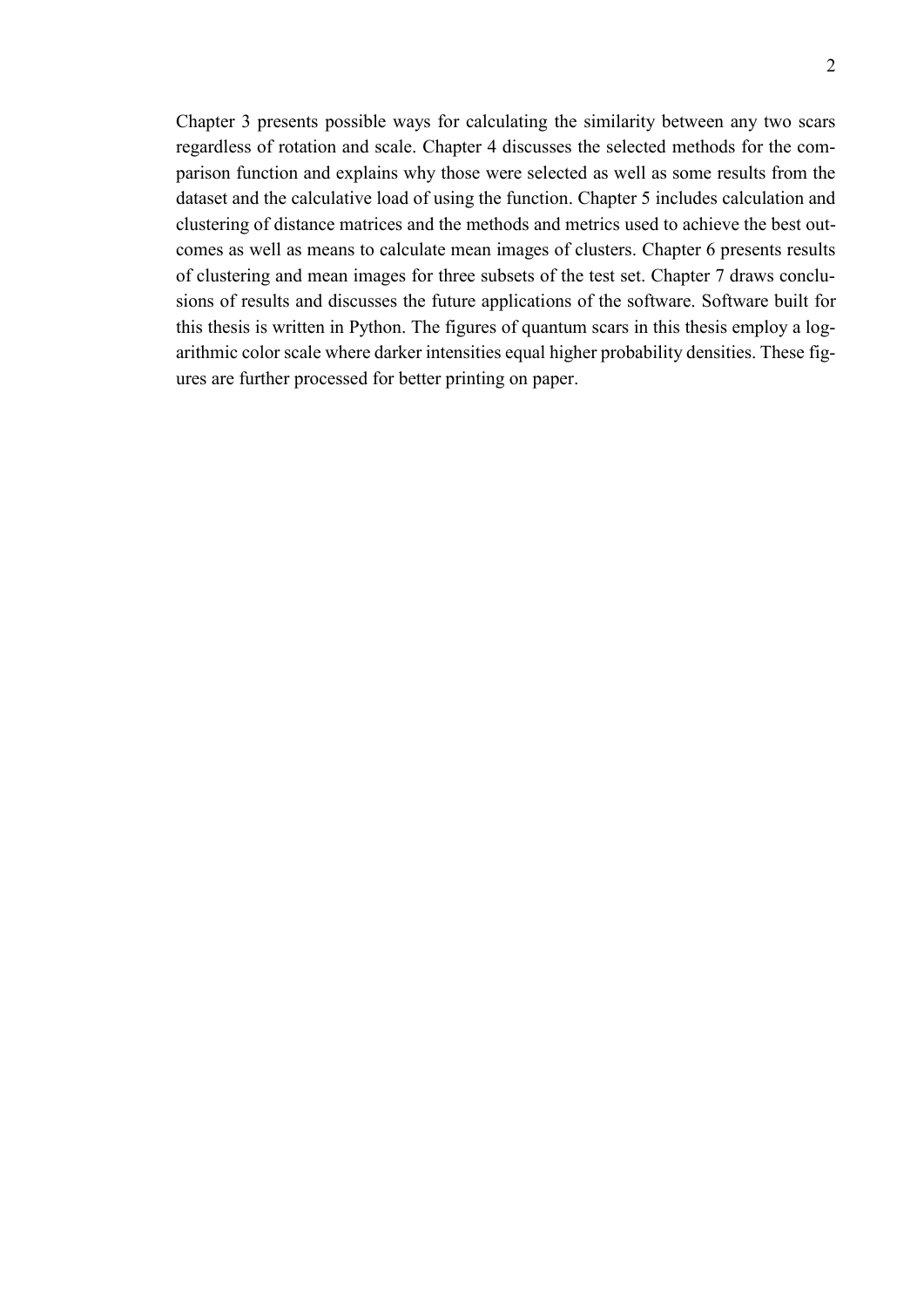# <span id="page-8-0"></span>**2. QUANTUM SCARS AS IMAGES**

Perturbation-induced quantum scars are enhancements of probability density in the eigenstates of a perturbed quantum system that occur around periodic orbits of the corresponding unperturbed classical system. In this thesis, the probability density related to an eigenstate is viewed as a two-dimensional image. Resulting images of thousands of numerically solved eigenstates may include scars which resemble classical orbits in the unperturbed system and random fluctuations referred as "noise" later. Figure 1 shows an example image of a scar for which the classification software is aimed. The scar is bound inside a circle and surrounded by white noise with a magnitude at least a million times lower than values inside the circle.



*Figure 1. A quantum scar represented as an image.*

<span id="page-8-1"></span>There are only a few larger classes of scars within the received testing set. The ideal grouping for scars would be branding all images with only noise to one class and separating the rest carefully. Excluding fully noise-like images, there are three main classes within the data set: a bouncing ball, a pentagram and a circle. Bouncing balls are quantum scars which appear as strong lines describing bouncing motion of a classical particle. Pentagrams are quantum scars resembling a classical periodic orbit which has a shape of a rounded five-pointed star, as illustrated in Figure 1. Circles are not technically perturbation scars, instead they are more related to the eigenstates of the unperturbed system. However, in this thesis circles are considered a scar for the sake of simplicity. The main classes appear with different amounts of surrounding noise. The clustering methods developed cluster all scars including images of only noise, so if there are large amounts of similar kinds of noise they will appear in the results. In Figure 2 there are examples of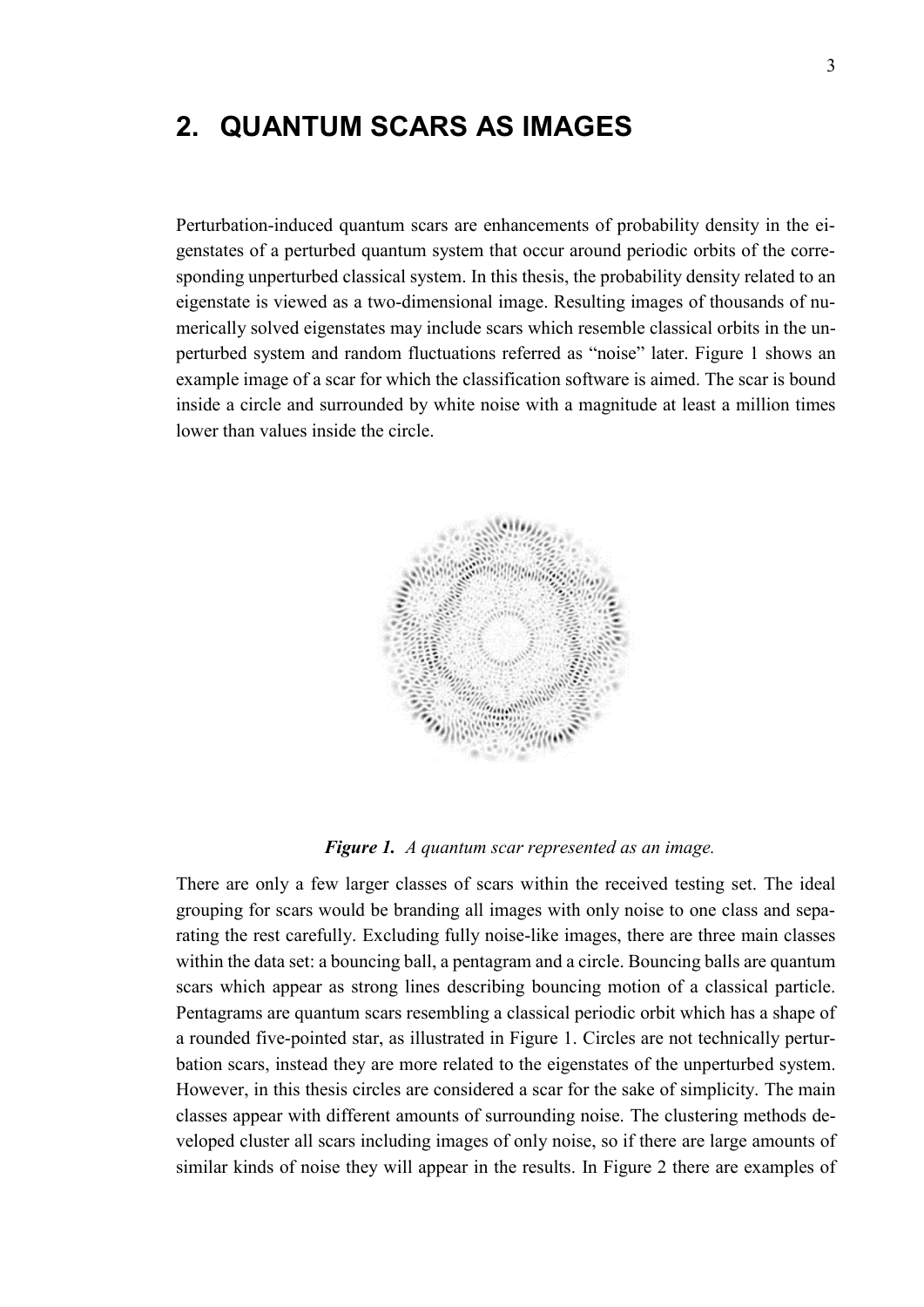main classes and a possible class of noise. Due to the large amounts of scars of only noise there are also many different types of noise, but those are typically not of scientific significance. Some different types of noise are plotted in Figure 3.



*Figure 2. Bouncing ball, circle, and pentagram -types of quantum scars and an anomaly that seems to be the combination of first two.*

<span id="page-9-1"></span><span id="page-9-0"></span>

*Figure 3. Different kinds of noisy images.*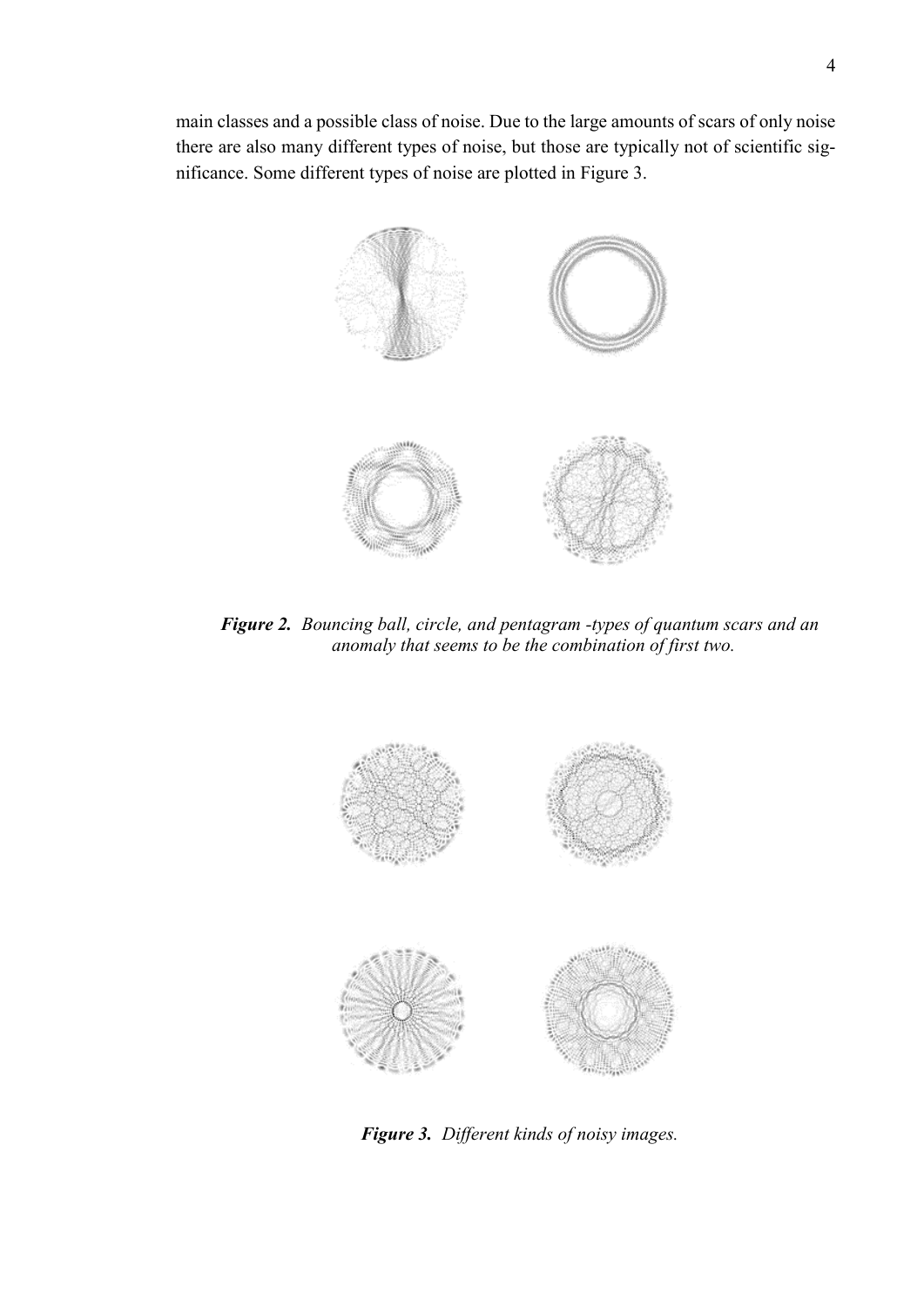### <span id="page-10-0"></span>**2.1 Scars in the test set**

The scars of the test set are 300-by-300 matrices of complex numbers from waveform equation results. Squaring these values results in a probability space. The squared values of the waveform results in the test set range from  $10^{-47}$  to 1.1. To regularize the software the values of any given dataset such as the test set are normalized to closed range [0,1]. Normalization is performed in two steps by first reducing the minimum of the dataset from all elements and then dividing the dataset's elements by the maximum of the dataset. Reducing  $10^{-47}$  from all elements may seem insignificant as it does not even affect most of the double precision floating-point numbers. Regardless, the time that subtraction takes is so short that the certainty of having properly normalized data outweighs it.

Scars can be plotted for observation with the normalized matrix. By eyeing through some of the samples it can be noted that most of them are just noise. The samples also slowly grow with the index, so they are not of uniform size inside the dataset. Each class of scars in different rotations can be observed through most of the dataset, although they appear in different densities. The rotational difference between samples as well as different scale as seen in Figure 4 complicate the classification.



*Figure 4. Two similar scars with a different rotation and scale.*

<span id="page-10-1"></span>The line between noise and actual scars in the dataset is thin, arbitrary even. Using similarity-based method for calculating distance matrixes allows users to draw the line in hierarchical clustering. This thesis does not cover where that line should precisely be drawn, merely provides the tools for it. As an example, in Figure 5 there are four scars of the same class with increasing amounts of noise.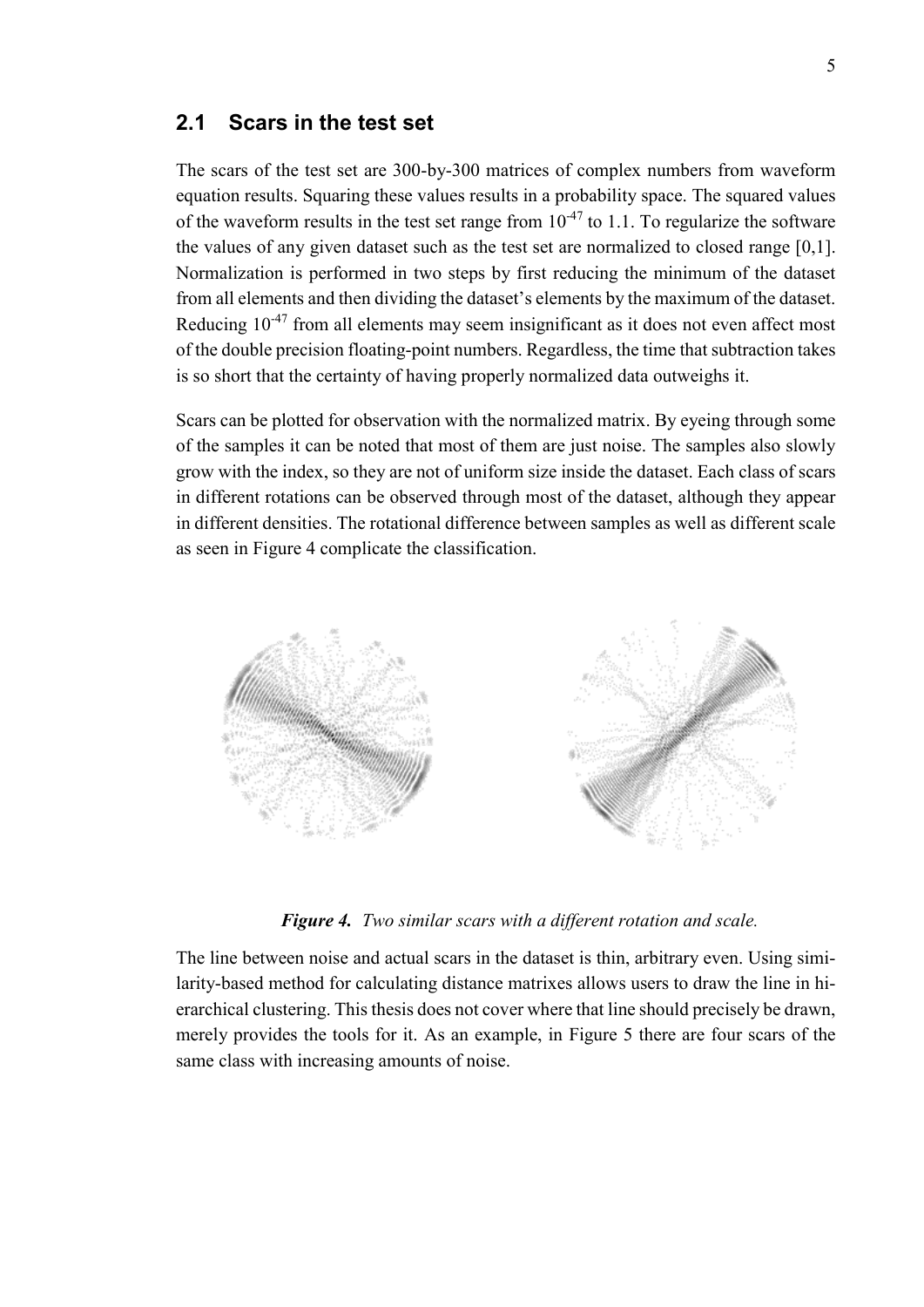

*Figure 5. Bouncing ball -type scars with increasing amounts of noise.*

<span id="page-11-0"></span>Each scar in Figure 5 has a unique problem for clustering. The top-left scar is not actually symmetric, as most of the probability is located on the same, lower side of the line. The three other scars include noise spread in different ways. Top-right scar has its noise spread evenly, bottom-right has multiple weaker lines of higher probabilities and bottom-left has two stronger lines in addition to the main line. Aligning these scars computationally may not provide the intuitive alignment if another alignment with good noise overlap is found.

The scars of the test set were obtained by simulating a perturbed system similar to that of the system in [4]. From 4000 states of the lowest energy indexes 2000-4000 were extracted. The potential of the system was set as  $0.5r^5$ , perturbation bumps were M = 4 in magnitude and their full width at half maximum was 0.235. No magnetic field was applied to the system.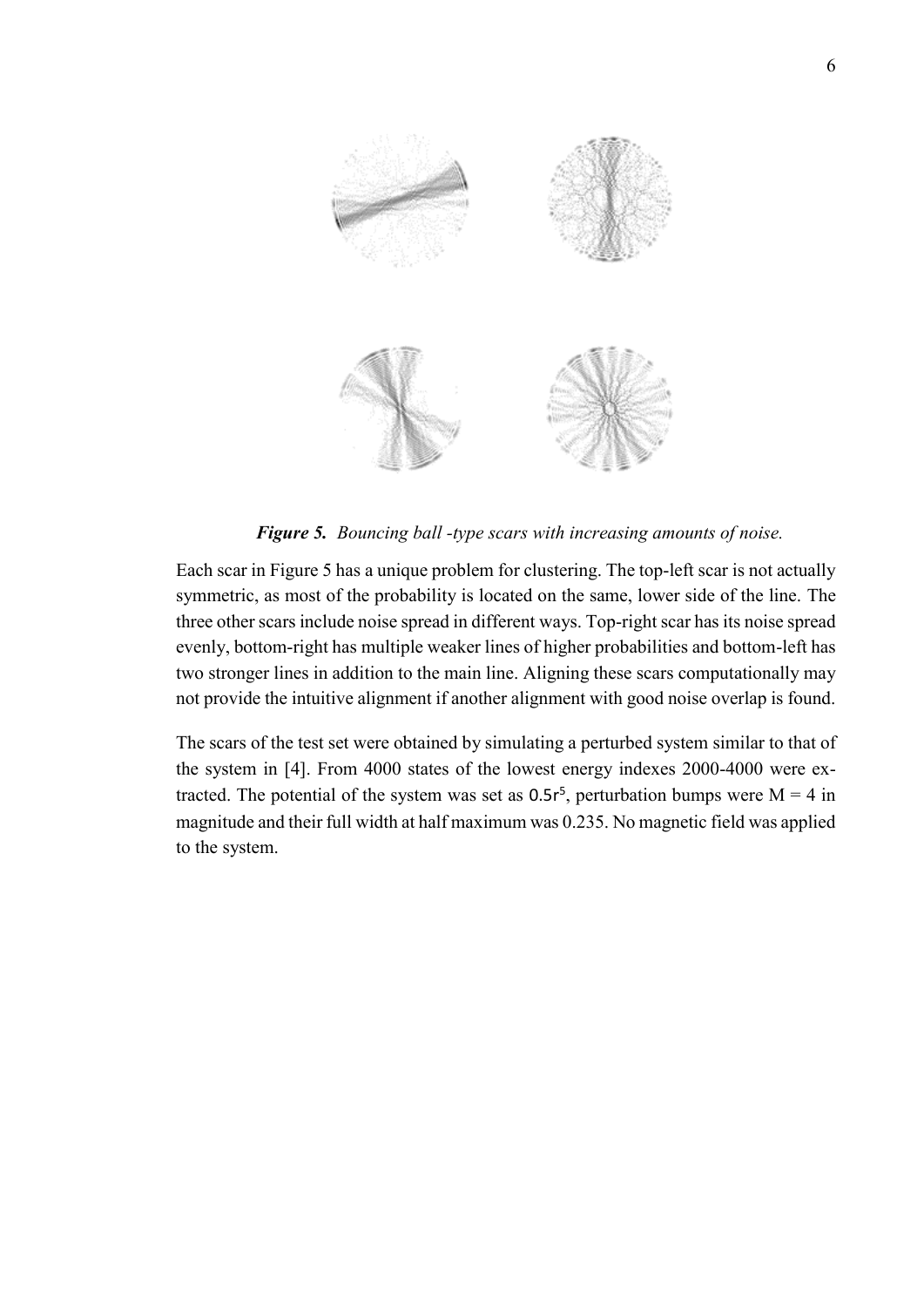# <span id="page-12-0"></span>**3. SIMILARITY OF TWO SCARS**

In an ideal case with all scars in the same rotation and size the distance could be defined with just a simple subtraction between the pixel values of scars. Summing up the absolute values of element-wise subtraction gives the absolute distance between any two given scars. Absolute distance is however just one of the possible methods for measuring the distance between images. Mean squared error is by far the most used method for calculating distances although knowing all the samples are of uniform size computational time can be saved by just calculating the squared distance. Cross correlation is widely used for signals and images in signal processing and functions a bit differently than subtractionbased error estimates. [6] The common denominator for all three in cases of differing scales and rotations is that they result in total inaccuracy.

### <span id="page-12-1"></span>**3.1 Adjusting the scale and rotation of a scar**

Showing a picture in different scale is such a mundane task that there are multiple different Python libraries that offer their own solutions for it. NumPy offers resizing for the same data format the test data is in, NumPy matrixes. Python Imaging Library, PIL, also has a resizing function as does cv2-library. Each of the resizing functions has their ups and downs, but they have a mutual problem when increasing or decreasing the size of scar measurements: for an element-wise operation to take place, both matrixes need to be of same size.

The goal of resizing images of scars is to resize the scar in the middle of the picture. This can be achieved by either separating the scar from the picture and placing it back resized or resizing the entire picture. Separating the scar would require much more work than simply scaling the entire image, so in cases of both increasing and decreasing the size of the scar the resizing of entire pictures is used. After increasing the size of the entire image, it can be fitted back to wanted shape simply by removing elements other than the middle ones. Elements lost are those that were on the edge of the original picture, for scars that means values close to zero. Using this method, the scar stays focused in the middle of the picture and increases in size by the same scale the entire image was resized to. Decreasing the size of an image requires padding it to the original size for any comparison to take place. Reflecting values from the edges could be used in padding, but as explained before those values are so close to zero they do not affect the distance calculation. Therefore using NumPy.pad and padding the image back to the original size with zeroes, the size of the scars inside the pictures are resized by the same scale as the original pictures.

Rotating a picture normally also causes it to form a different shape that must be normalized back to the standard size. Rotating an image of a scar 45 degrees for example causes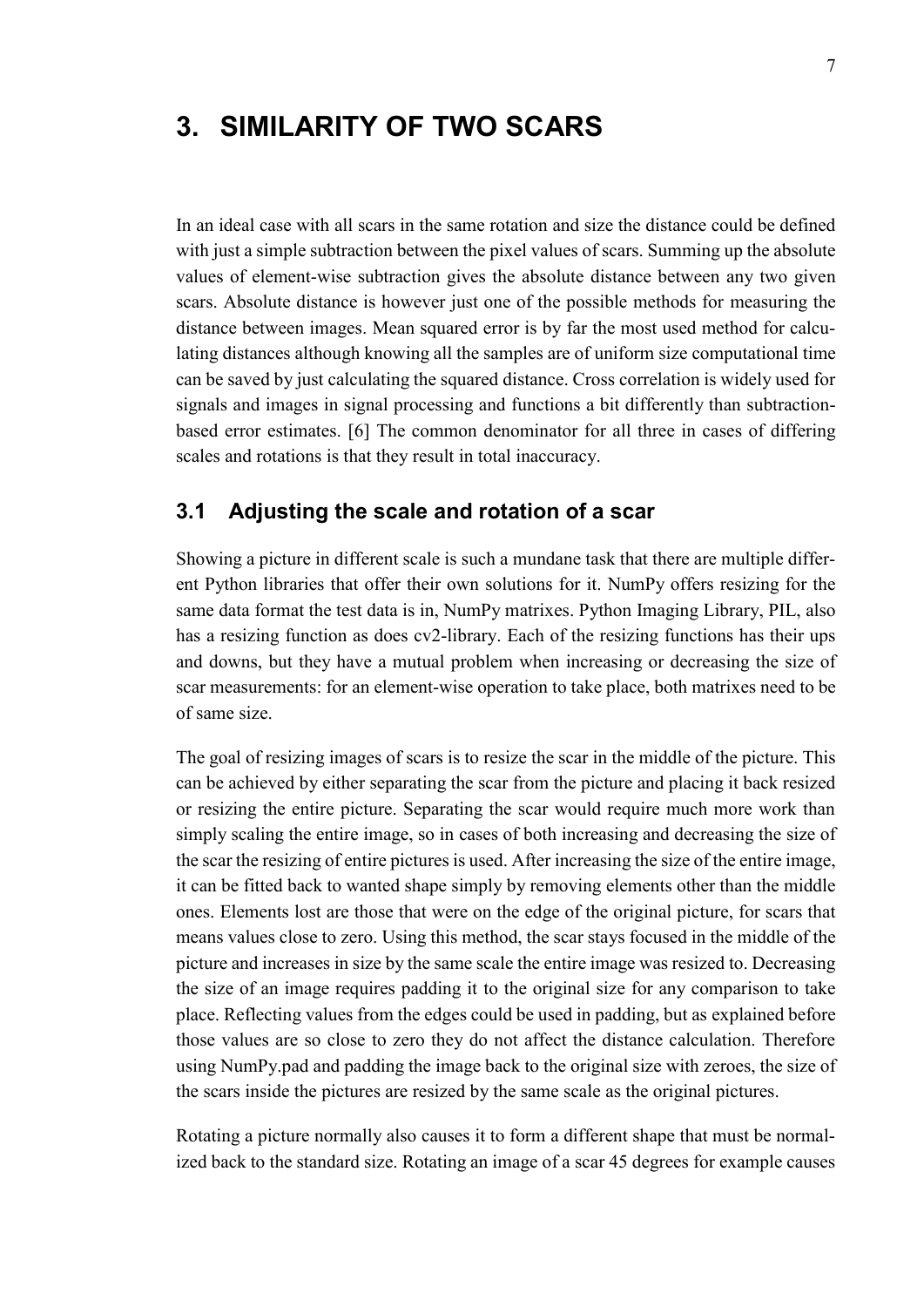the image to form a diamond shape. Because the scars are round and surrounded by weak noise, simply clipping out out-of-bounds values and replacing null values with zeroes keeps the format of images uniform. Ready Python libraries that allow preservation of the original size include SciPy, PIL and cv2. These functions rotate a given image by a given value in degrees.

## <span id="page-13-0"></span>**3.2 Additions to similarity calculation**

By calculating the best scale and rotation scars can be plotted graphically for observation or a mean image can be calculated of a set of scars. For example, the second scar in Figure 3 can be rotated and scaled to match the scale and rotation of the first scar as seen in Figure 6. This requires the comparison function to store the rotation and scale used to obtain the best similarity. By giving the methods and two images in the same order to the scaralign()-function in Program 1 the images can be plotted like in Figure 6. With same rotations and scales mean images can be calculated simply by summing them together and dividing the sum by the number of images. Calculating a mean image of similar scars allows clustering results to have a graphical class base that can be used in query-based similarity calculation or classification of clusters.

<span id="page-13-1"></span>

*Figure 6. Scars in Figure 4 aligned to the same rotation and scale.*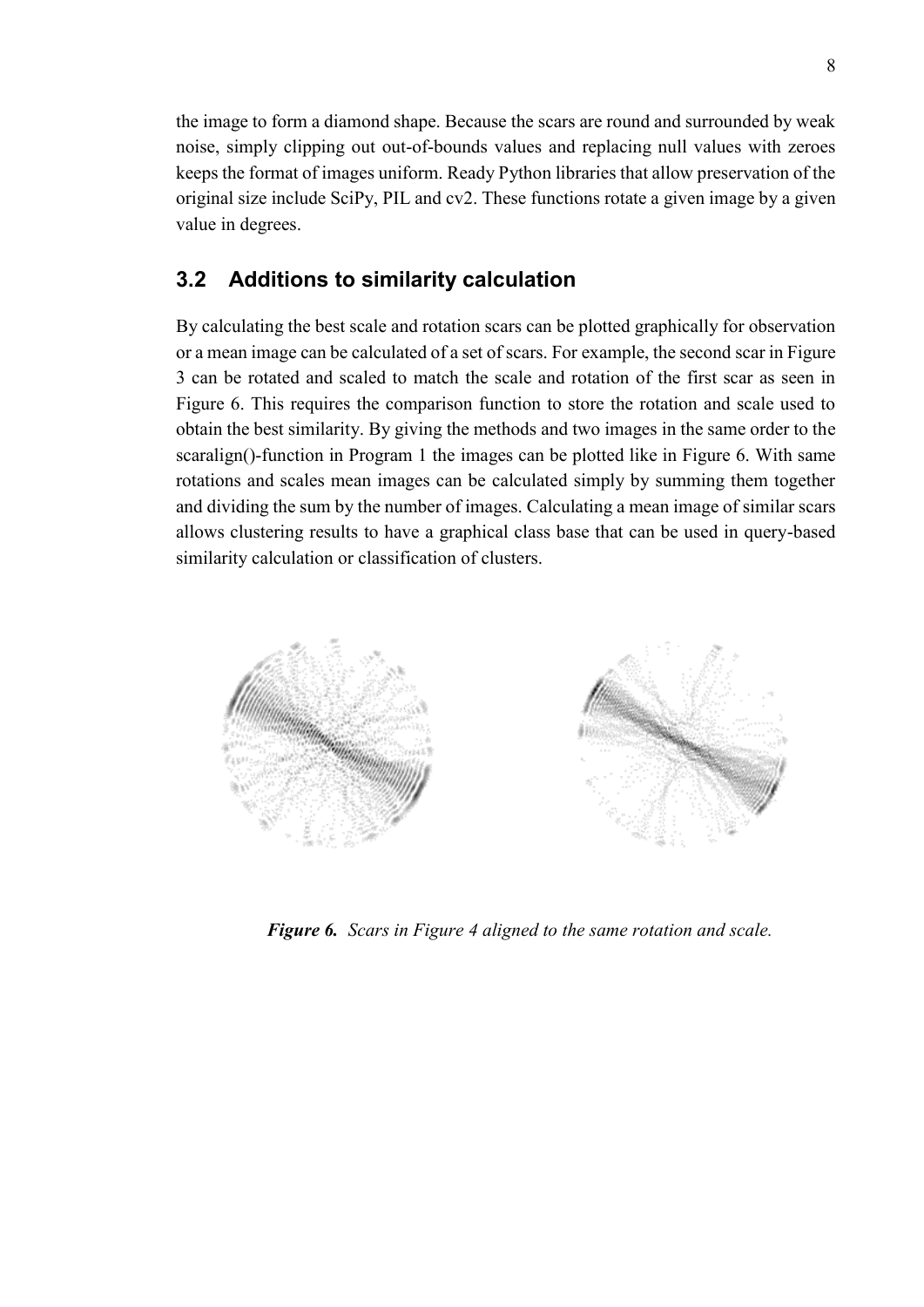```
2
 \Delta6
 8
10
12
14
16
18
20
22
24
26
28
    def scaralign(im1, im2, distance):
         #Returns copies of images with desired scale and rotation
         #Distance-input is a list [distance, rotation, size]
         #If distance[2] is negative that means scaling down the first image
         #Uncalculated distances have distance[2] = 0 by default
        image1 = np.copy(im1)image2 = np.copy(im2)if distance[2] == 300:
             pimage2 = Image.fromarray(image2)
             return image1, np.asarray(pimage2.rotate(distance[1])) 
         elif distance[2] < 0:
            padsize = int((300+distance[2])/2) temp1 = cv2.resize(image1, dsize=(int(-distance[2]), 
                                                 int(-distance[2])))
             temp1 = np.pad(temp1, ((padsize, padsize), 
                                     (padsize, padsize)), 'constant')
             pimage2 = Image.fromarray(image2)
             return temp1, np.asarray(pimage2.rotate(distance[1])) 
         elif distance[2] > 0:
            padsize = int((300 - distance[2])/2) temp2 = cv2.resize(image2, dsize=(int(distance[2]),
                                                 int(distance[2])))
             temp2 = np.pad(temp2, ((padsize, padsize),
                                     (padsize, padsize)), 'constant')
             pimage2 = Image.fromarray(temp2)
             return image1, np.asarray(pimage2.rotate(distance[1]))
         else:
             raise ValueError('Distance[2] is 0')
             return image1, image2
```
*Program 1. Scaralign-function for aligning scars.*

More often than not when comparing scars, the exact best match is never found. This is either due to step size skipping over the ideal values or just because pixel accuracy does not allow it. The method of trying all rotations and sizes assures that a comparison with images at least very close to the ideal ones is calculated at some point. Applying a weak gaussian blur spreads each pixel's value to a larger area giving pixels closer to it higher values [7]. Comparing two slightly blurred images provides close to ideal values' distances when near the ideal scaling and rotating amounts. Blurring of images improves results with both small and large step sizes.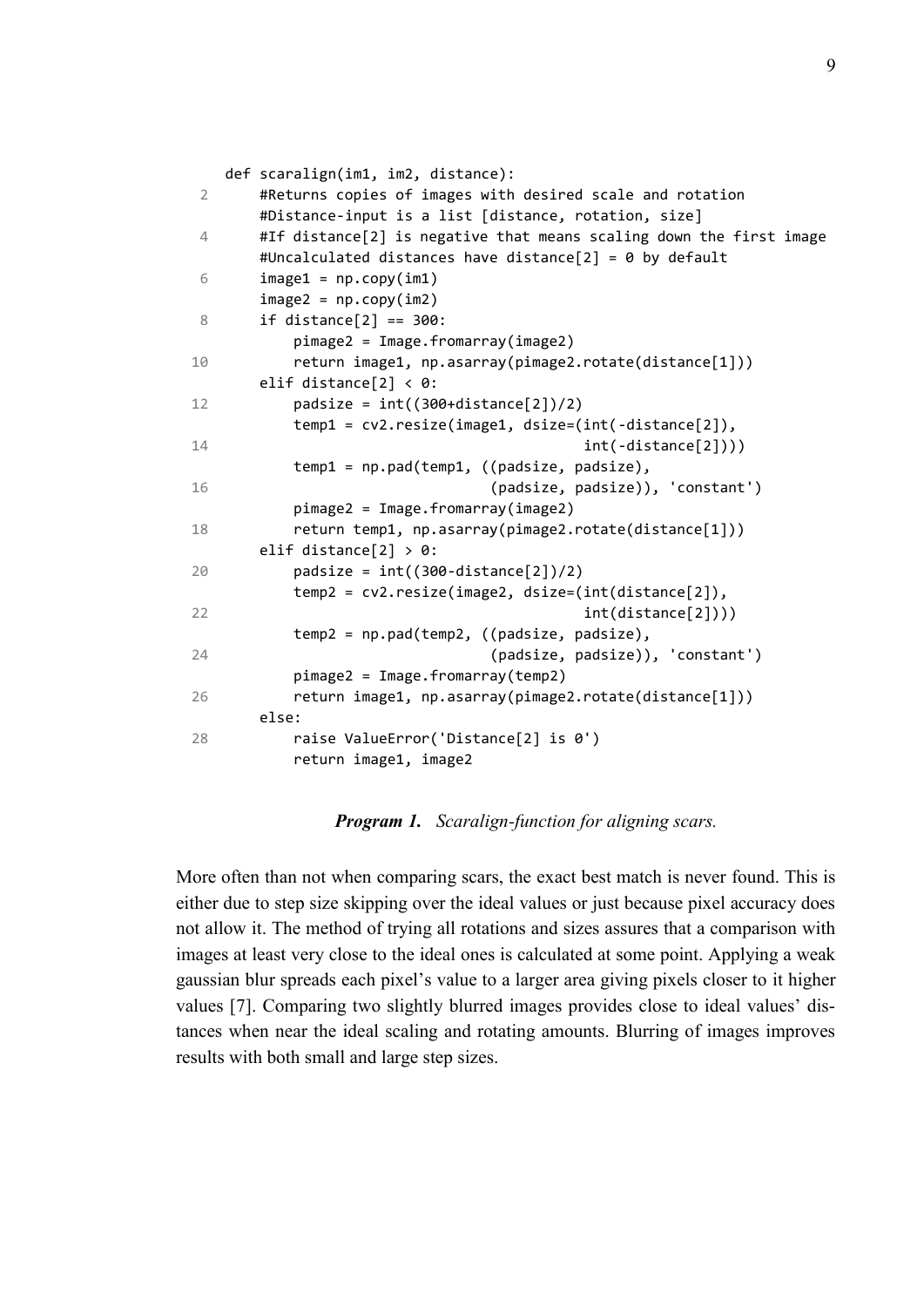# <span id="page-15-0"></span>**4. COMPARISON FUNCTION FOR SCARS**

A comparison function for two scars employing the method of trying all rotations and scales should return the best score received and the rotation and scale used to get it. In terms of absolute or squared error this means the smallest found error. The opposite goes for cross correlation, where the highest sum of dot products is desired. The preservation of used method for the best similarity comes into play when calculating means of classes. The best results a comparison function can give are great scores for scars of the same type and very bad scores for scars of different type. The other variable important for the function is used time. The emphasis in the developed solution is on accuracy. Time consumption is only lowered in parts that affect the accuracy little to none.

### <span id="page-15-1"></span>**4.1 Algorithm choices in comparison function**

As discussed in chapter 3, there are multiple ready functions for rotating, scaling and calculating distances. Some ready functions are slower or simply do not work in the desired way. For example, in Table 1 there are benchmarks for 180 rotating operations. Timings were measured using timeit-library's default\_timer() on an Intel i5-7400 3GHz 4-core CPU. The image rotation function by PIL is by far the fastest of the three. The quality of rotation results is equal for all functions, so PIL is used for rotation in the comparison function.

| <b>Rotation function</b>                  | Timing includes (180 times)                                      | Time  |
|-------------------------------------------|------------------------------------------------------------------|-------|
| scipy.ndimage.interpola-<br>tion.rotate() | Rotations                                                        | 2.15s |
| cv2.rotate()                              | Rotations                                                        | 0.16s |
| PIL.Image.rotate()                        | Conversion to Image,<br>rotations,<br>conversion to NumPy matrix | 0.05s |

*Table 1. Benchmark results of ready rotation functions*

Choosing between different resizing functions is simple as the only one that works consistently when scaling down is the one by cv2. Scaling down both images one after another is preferred over scaling one image up and down. This is due to some scars being so big that using the scale from smallest scar to largest on larger scars causes parts of larger scars to be cropped out. Any distances obtained with partial images are not valid, and while there is little evidence in the test set that these distances could be the best of all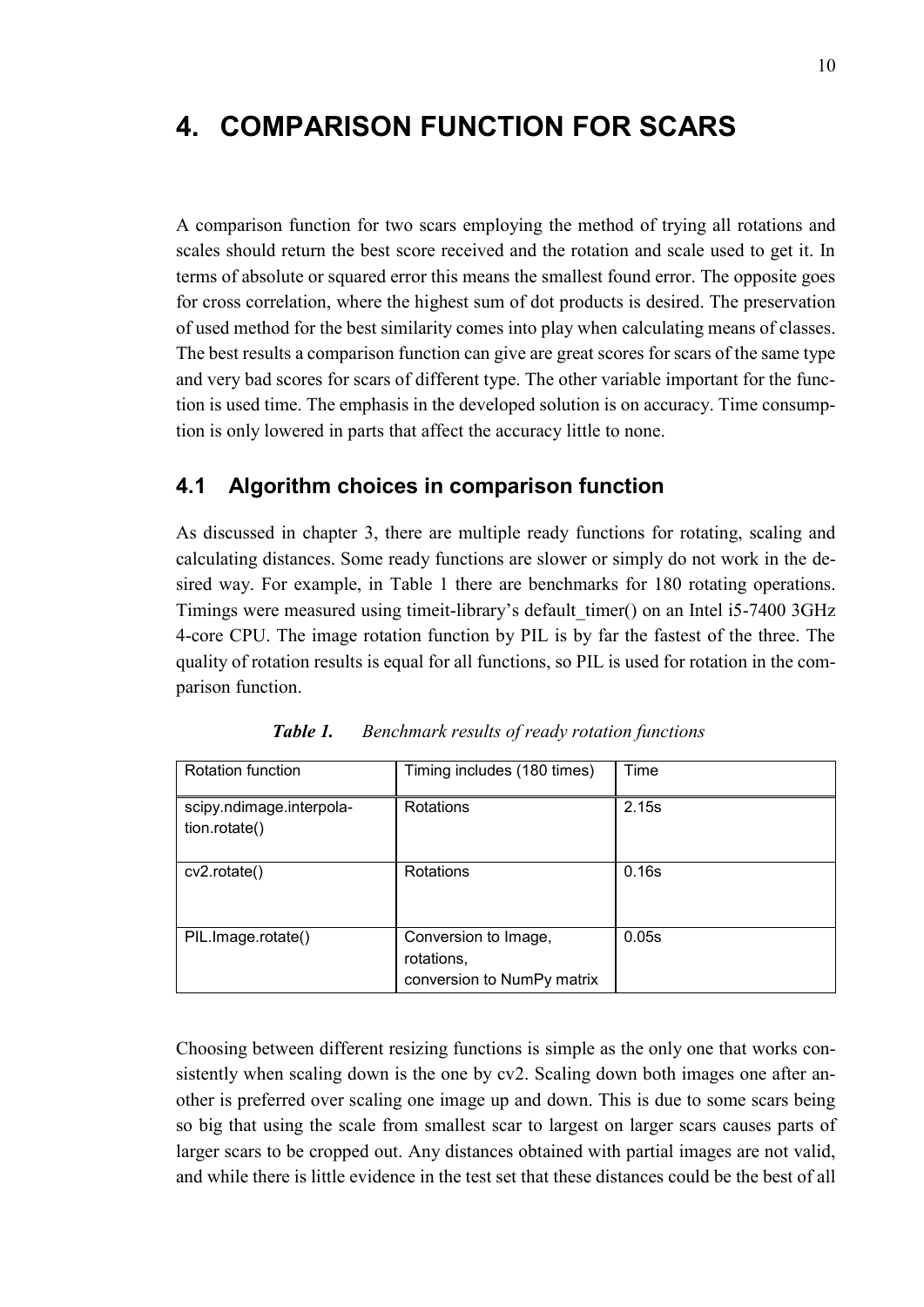rotations and scales, the possibility and thus threat exists. For images where no cropping out of relevant information happens the results are identical for both methods. The only downside of scaling down both images is that any calculated mean images of pairs of images are always the size of the smaller one. This complicates calculating means of larger amounts of scars. Even the smallest scars are still quite easily distinguishable, so this does not cause any issues in results.

Selection of the right distance calculation function has less emphasis on speed and more on the difference of results for same-class scars compared to noise. Cross correlation provides the best results for very similar scars but falls short when comparing e.g. bouncingball-scars of different widths. Due to the normalization to range [0,1] two pixels with zero as values do not increase the similarity score and pixels with values zero and one, the maximum distance for pixels, do not subtract from it: only aligning pixels with high values add to the score. Testing cross correlation reveals better similarity scores towards evenly spaced high magnitude noise than some scars of the same class. Cross correlation is thus not a valid option for distance calculation in value range zero to one. However, special normalization methods like NCC and ZNCC can be used to modify the range to include negative numbers [6]. Pixels with low values then add to the similarity score and pixels with high and low values subtract from it. Different normalizations not only complicate the scaling and turning of images but suffer from the same problem of scars yielding better results towards high magnitude noise. Subtraction-based similarity estimates are more suited to comparing scars.

The other two distance calculation functions, absolute distance and squared distance, provide very similar results. Their difference resides in the weight of penalties for high and low subtraction results. Both methods leave a threshold for score that separates scars of the same class from noise. The difference grows to be significant when using blurred images. Gaussian blurring is added to the scars in the comparison function because the pixels may not align with any rotations. Comparing blurred images contains more lower distances for values, so penalizing lower distances less and higher distances more using squared distance provides the largest margins between scars and noise. All three distance calculation methods are within a 10% margin in time used.

#### <span id="page-16-0"></span>**4.2 Step sizes, ranges and calculation order**

The time used by the comparison function is inversely proportional to the step sizes used in resizing and rotating. Doubling the step size in either rotation or resizing cuts the amount of calculations and time used in half. The effect in accuracy however is not linear. The lowest step size in rotation is determined by the bouncing ball -scars. The similarity for two bouncingball-scars is lowest for a period of 2-3 degrees, where the similarity score varies very little. A step size of three degrees results in scar-to-noise -scores for some comparisons, so a fully certain step size of two degrees is preferred. The minimum step size for resizing is set by circle-scars instead. The step size must be an even number to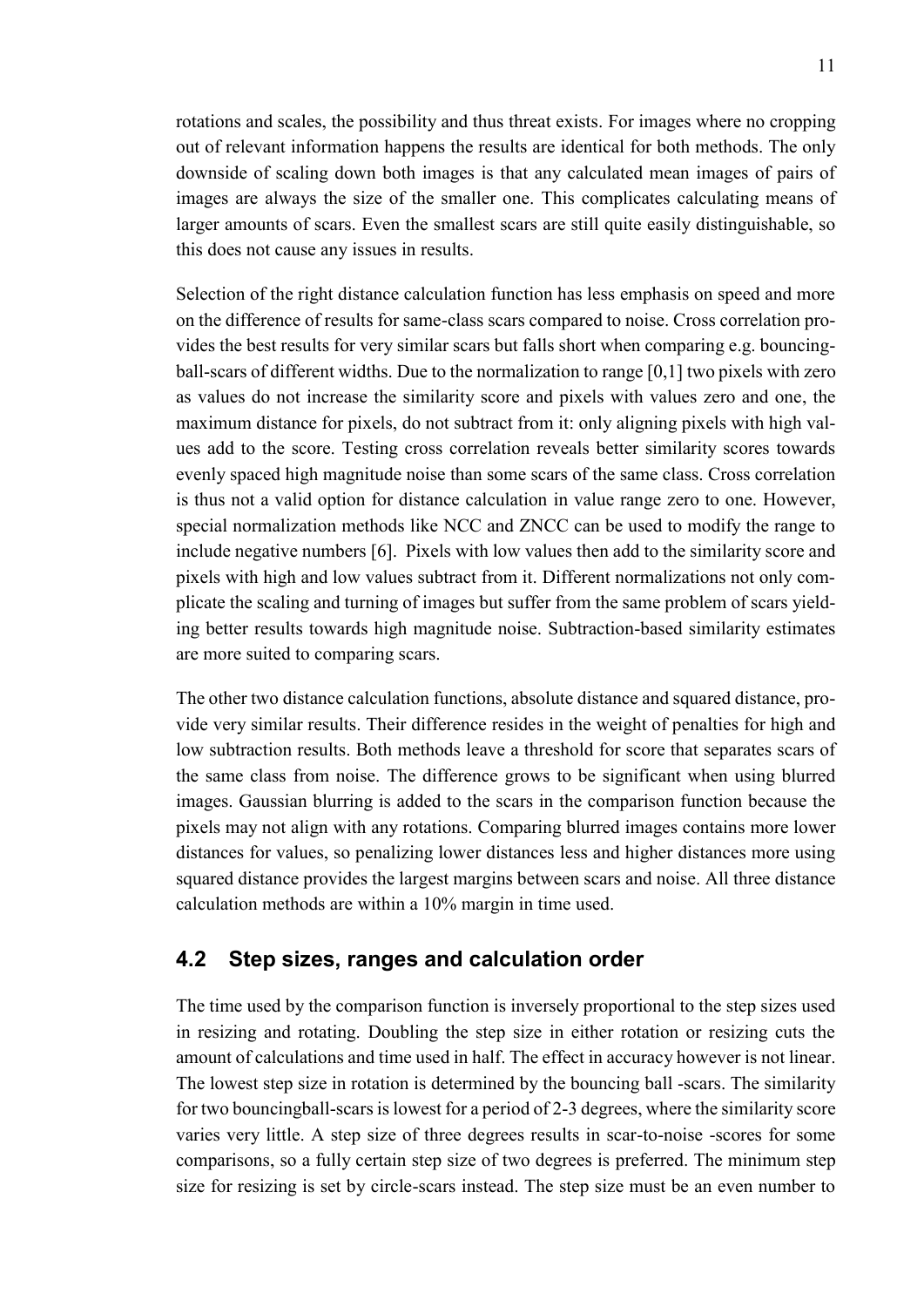maintain the centering of scars. The similarity scores of circle-scars with step sizes two and four are almost identical, but with a step size of six some comparisons result in scarto-noise -scores. Thus, a step size of four is selected.

Due to the classical orbits in scars perfect aligning can be achieved with less than 180 degree rotations clockwise. Circles do not require rotating and pentagrams can be aligned with less than 72-degree rotations clockwise but bouncing ball -scars require rotations up to half a circle. Other types of quantum scars not present in the test set such as clovers also require less than 180-degree rotations clockwise.

The range for resizing values is determined by the smallest and largest scars. Within the test set the diameter of relevant scars varies from a bit under 200 pixels to about 240 pixels. 240 pixels wide scars in 300-by-300 matrixes need to be resized to 250-by-250 matrixes for scars to have diameters of 200 pixels. To be certain that the largest required rescaling is calculated for future datasets both images are resized in a range from 240 to 300.

Calculation order does not affect the results of the comparison function in any way, but it does affect the time consumed. The only calculation order that matters is whether to calculate all rotations for scales or all scales for rotations. By using the forementioned step sizes and ranges two versions of the function can be timed. Timings of both versions reveal that calculating all scales for rotations consumes 10% less time. This method is thus preferred.

## <span id="page-17-0"></span>**4.3 The execution of the comparison function**

The comparison function in Appendix A takes two images of scars as input and returns a list that contains the lowest distance found and the scale and rotation used to obtain it. The first action in the function is copying both images so the reference semantics in Python do not change the input values. A weak gaussian blur is added using cv2.GaussianBlur with a 5-by-5 filter and out-of-range values assumed as zeroes. The output value is defined with a distance value greater than any normalized scars' comparison can provide to ensure its overwrite.

Using the PIL rotation function requires changing the matrix to rotate into Image. The transformation to Image and back to a NumPy matrix is not safe but can be considered as a linear function. The transformation is applied to both blurred images to ensure the identical distances for calculating distances between scars A and B and between B and A. The image to be rotated is kept in the Image-format to save time inside the loops while the other image is instantly transformed back to a NumPy matrix.

The outer loop in the comparison function consists of rotating the Image-format image and a single comparison without any resizing. The Image-format image is transformed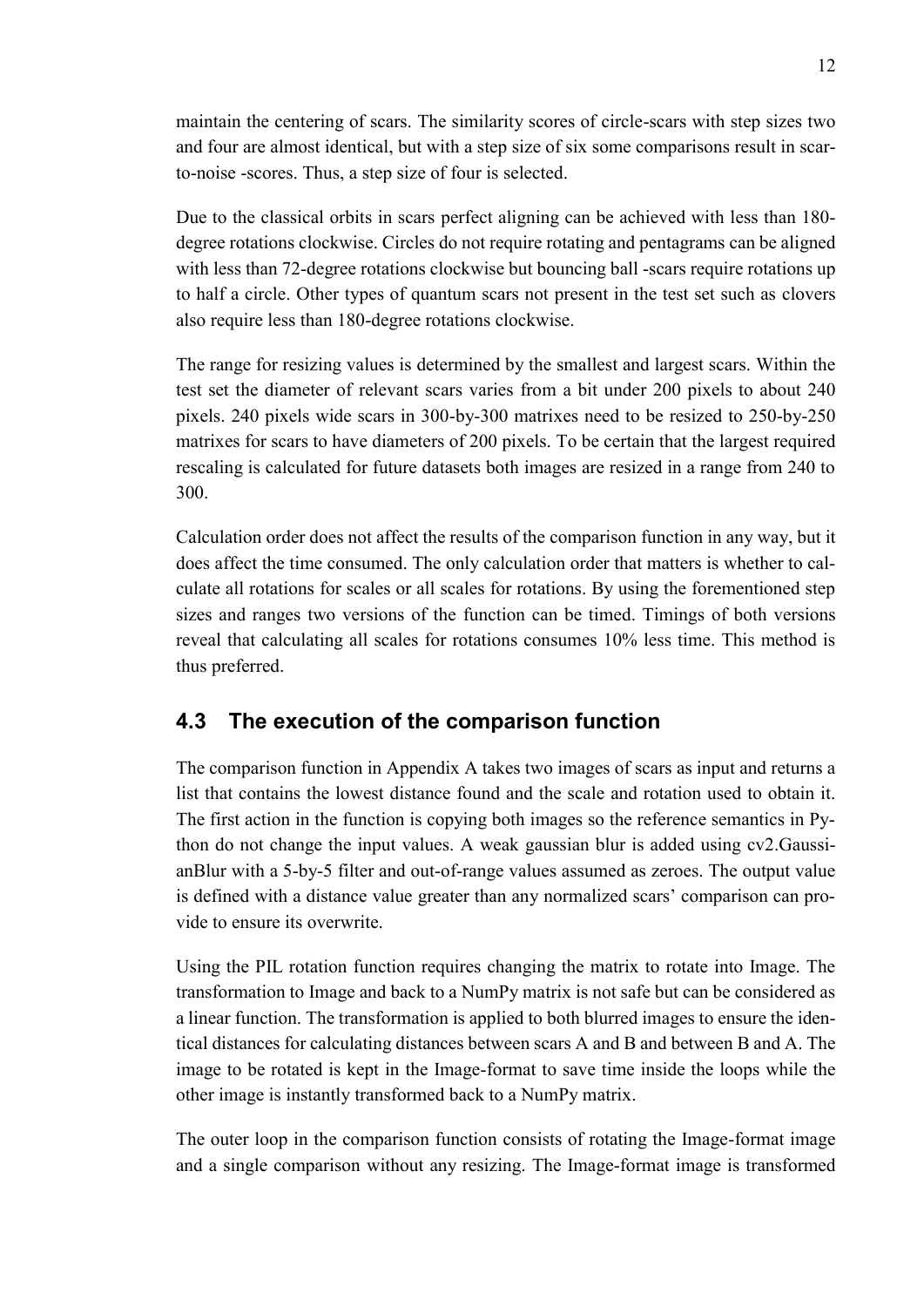back to a NumPy matrix before any comparison takes place. For each comparison the sum of squared distances between pixels is compared to the lowest distance yet obtained. If a lower distance is found that distance, used rotation, and size are stored to the output value.

Within the outer loop there are two inner loops containing downscaling operations and for both images. Either the unrotated or the rotated image is resized into a new size determined by "newsize". The required padding width is calculated for each resizing and applied to resized images padding them back to original size. The comparisons using the resized unrotated image store the size-variable in output as negative. Without this there would be duplicate methods and aligning the scars based on the output value would not be possible.

## <span id="page-18-0"></span>**4.4 Distances for different classes of scars**

The comparison function returns very consistent distances for clear class examples. Bouncing ball -scars for example yield distances with a scalar value of 40-70 towards every other type of scars and distances of less than 20 towards other bouncing ball -scars. Circle-scars alike yield high distances 30-70 towards other types of scars and distances of 20 or less towards other circle-scars. Pentagrams however are much closer to noise as they yield distances around 17-28 towards noise, 40-50 towards bouncing balls and circles and 5-15 towards other pentagrams.

Not all of the scars are clear representatives of their classes. With increasing amounts of noise all types of scars yield shorter distances towards noise and longer distances towards their respective classes. There are many noisy class examples that have shorter distances to some noisy images than clear class examples. However, the nature of their distances remains. Noisy bouncing ball -scars yield longer distances toward circle scars and lower distances towards bouncing balls than just noise would. Recognizing this aids in the search for a distance metric for hierarchical clustering.

## <span id="page-18-1"></span>**4.5 Calculative load of the comparison function**

The comparison function even when optimized has a large calculative load. With the step sizes presented the squared error and sum is calculated for the 90 000 matrix elements 2790 times. Computing with the same Intel i5-7400 3GHz 4-core CPU as in benchmarking the comparison of two images takes on average 1.2 seconds of time. This means calculating distances from a single scar to every scar in the 2000 image test set takes 40 minutes and calculating every possible distance takes over 55 days.

The comparison function is safe for the dataset so parallel computing can be fully implemented. Threading the distance calculation may speed up calculation if there are multiple cores available, or alternatively the distances to be calculated can be evenly spread among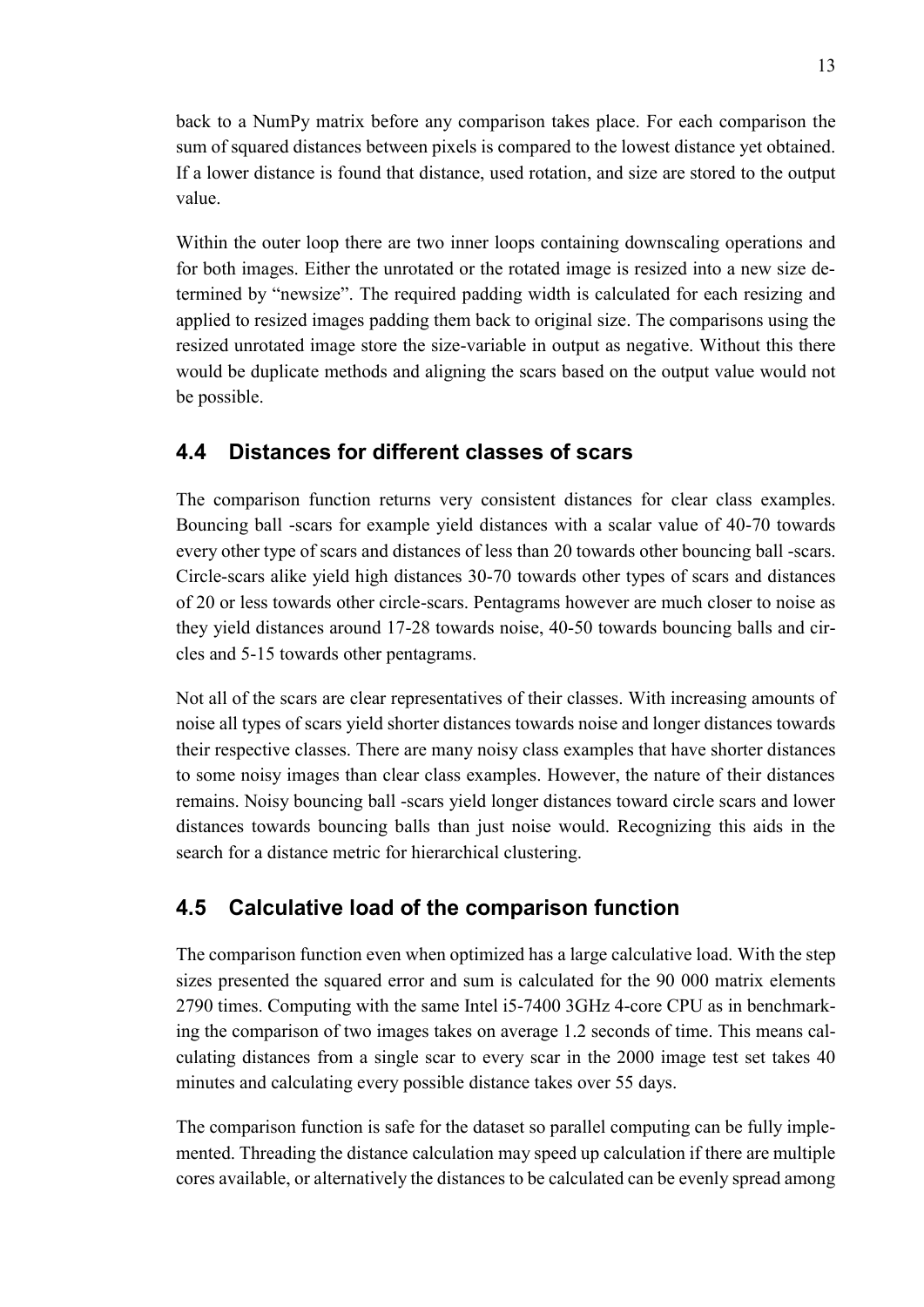multiple computers as the distances are not dependent on each other. The simplest of solutions for getting results in a reasonable amount of time is employing a supercomputer to their calculation.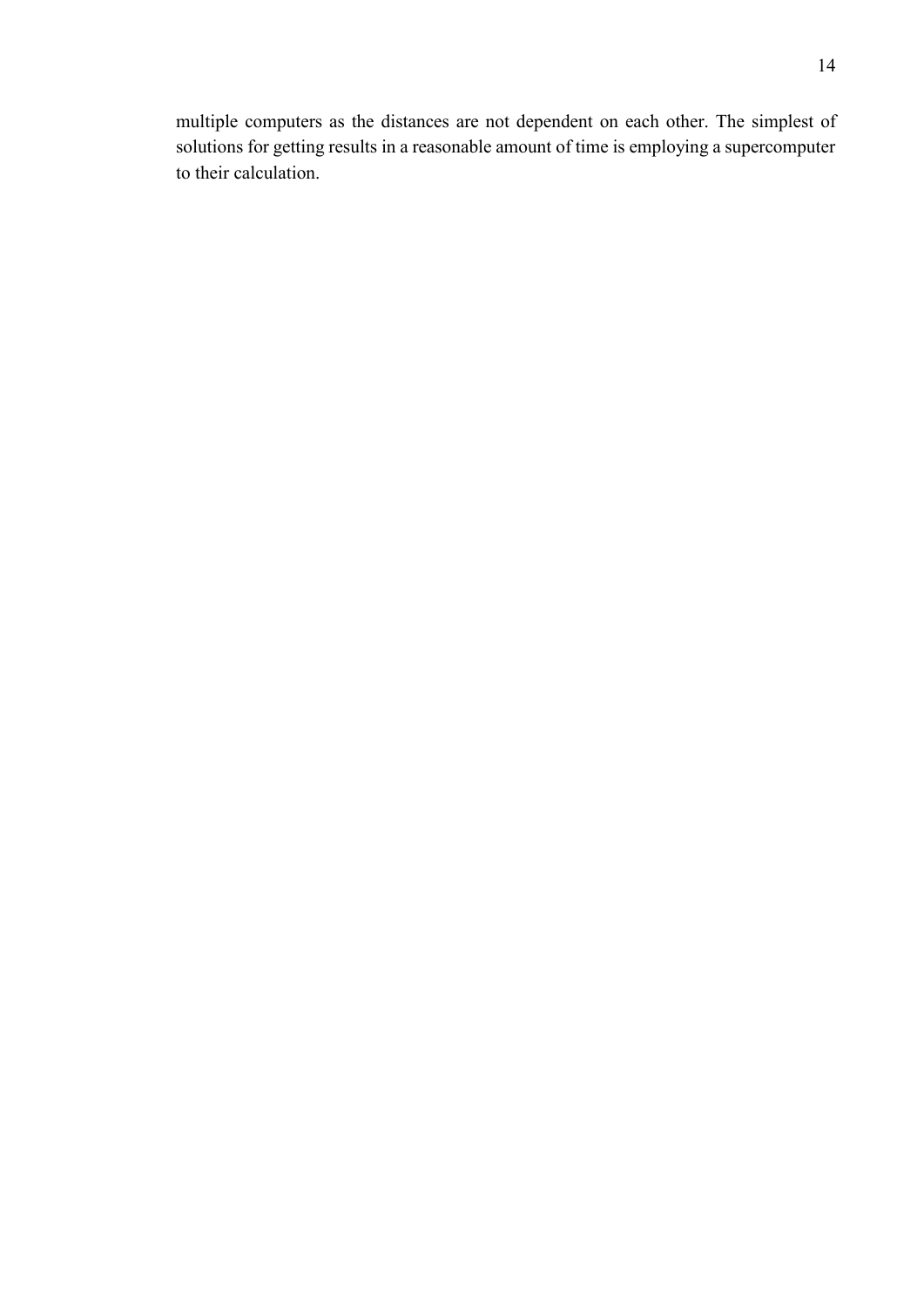# <span id="page-20-0"></span>**5. HIERARCHICAL CLUSTERING FOR SCARS**

Hierarchical clustering uses a distance matrix to cluster elements sequentially until only one cluster is left. A distance matrix contains distances from every element to every element, and by definition the distance from an element to itself is zero. The matrix is symmetric, so the distance between two elements is the same for both ways. [8] The used function for clustering, scipy.hierarchy.cluster.linkage(), requires a full distance matrix, but not all of the matrix need to be calculated. When calculating a distance matrix for scars each distance is mirrored and distances to self are by default zero. Mirrored methods for obtaining the lowest distances are not valid, but they are not used either.

### <span id="page-20-1"></span>**5.1 Hierarchical clustering methods**

Hierarchical clustering consists of three key variables: the distance matrix, clustering method and distance metric. The clustering is a recursive function that either joins two elements to form a cluster, adds an element to an existing cluster or combines two clusters. Clustering finishes after all elements are inside one single cluster. Intermediate clustering results can be picked based on the number of remaining clusters and single elements or a threshold that does not allow combining clusters with larger than a set distance.

The comparison function gives scalar values for the distance matrix, but different distance metrics can be used to interpret them. Euclidean distance for example means considering each of them to exist in n-dimensional space with the distance matrix's distances between them. The clustering function has over a dozen existing distance metrics and one can also use their own. Due to the nature of distances for different classes of scars explained in chapter 4.4, correlative distance works exceedingly well [9]. While similar scars may have a large distance, their distances to their own class and other scars correlates highly.

There are multiple clustering methods available on the clustering function. Some are very simple concepts, like Nearest Point Algorithm, where the shortest distance is always joined be it between clusters or elements. Other methods include UPGMA and WPGMA, where each cluster is assigned a single center value, and WARD that utilizes the Ward variance minimization algorithm. [10] Using correlative distance as a metric results in only UPGMA and WPGMA clustering correctly. The results of UPGMA and WPGMA are almost identical, but their difference resides in the threshold margins for correctly clustered classes, which are a little wider for UPGMA. Therefore, UPGMA is used for clustering.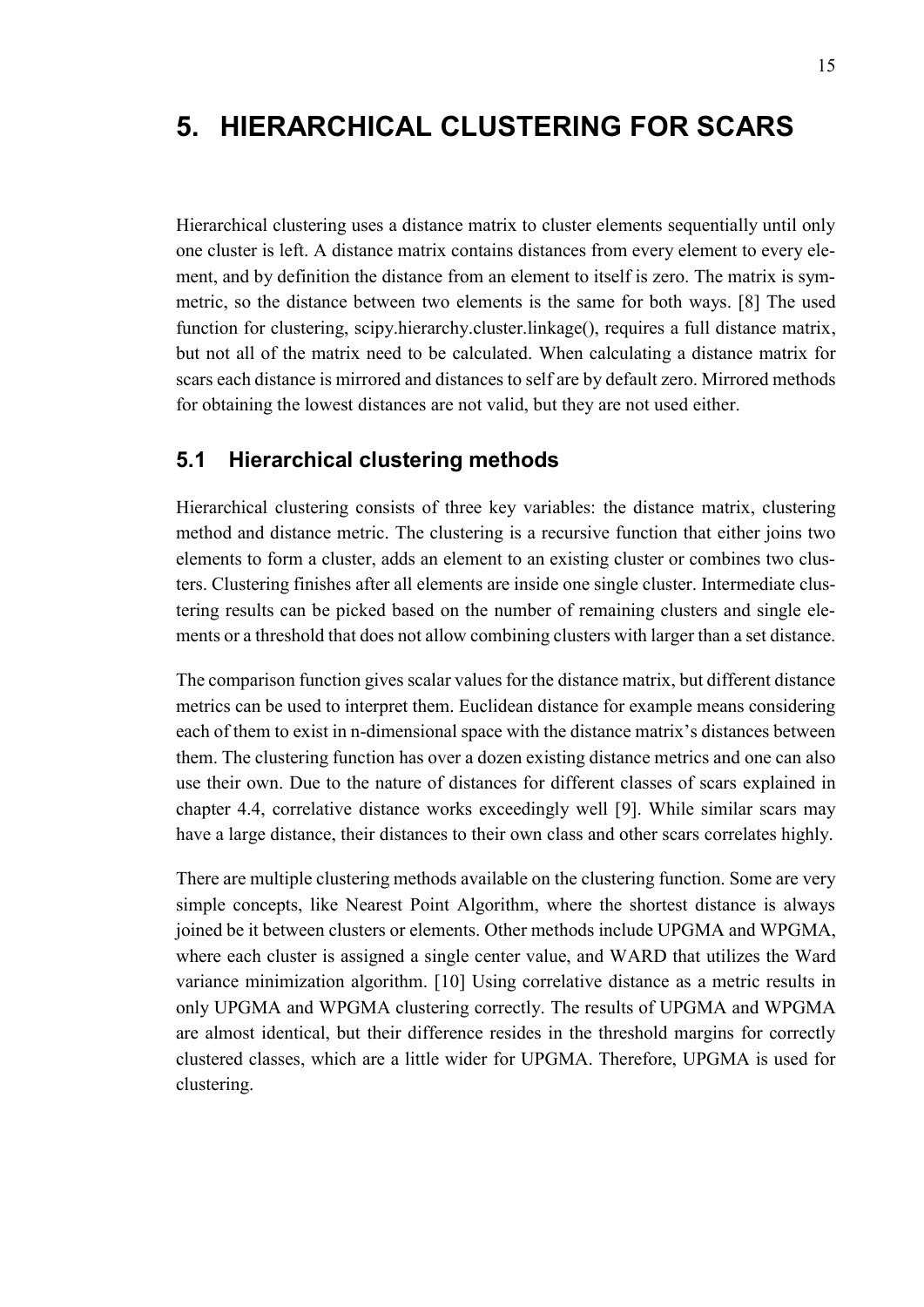## <span id="page-21-0"></span>**5.2 Dendrogram and clustering behavior**

Hierarchical clustering sequentially combines elements until only one cluster is left. This means that the end result of clustering is trivial and of no significance. The process of clustering however is very relevant and key to setting thresholds where clustering should be stopped. The common way of graphically representing the process is using a dendrogram, which vertically shows the distance values where elements or clusters were combined [11]. A dendrogram is shown in Figure 7 using UPGMA and correlative distance for a selected set of 200 scars spaced 7 images apart starting at state 2000 (states  $2000 +$ 7n).



<span id="page-21-1"></span>*Figure 7. Dendrogram of a 200-scar set.*

The colored clusters in Figure 7 represent clear bouncing balls in green, circles in blue, pentagrams in yellow, noisy bouncing balls in purple and noise in red. In the 200-image set noisy bouncing balls are closer to noise than they are to clear bouncing balls, but this may not always be the case. If a single threshold for clustering had to be set based on the dendrogram, the earliest class to be clustered out is pentagram-scars. The pentagram-class is accurately clustered between distances 16-18 after which it is combined with noise.

In Appendix B there are all individual images from each cluster except noise. The bouncing balls in green are good class examples as are all circles in blue. Pentagram-scars include class examples and some scars that are harder to distinguish. The cluster of noisy bouncing balls consists of every other scar in the selected set that includes a strong enough line. The earliest class to be clustered out is pentagrams, so setting a threshold that prevents it causes circle-scars to form two or three clusters and noisy bouncing balls to form several. The noisy bouncing balls -cluster has subclasses that are extracted when using a threshold for pentagrams, so the entirety of the cluster is never seen as a whole.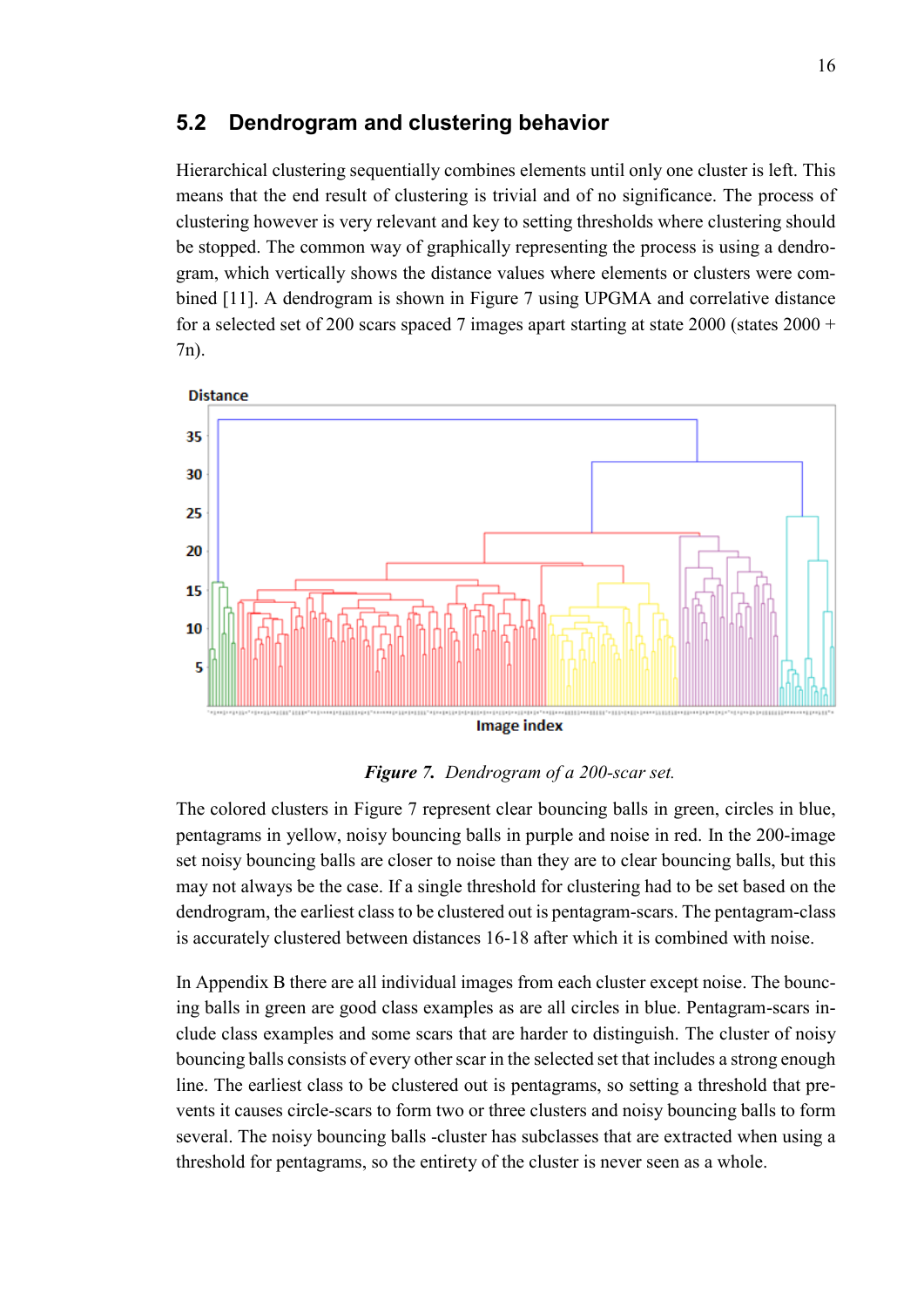## <span id="page-22-0"></span>**5.3 Graphical representation of clustering results**

While the dendrogram is an informative way of presenting clustering results, classification is impossible from it alone. The clustered classes could appear in any order and in different sizes, not to mention the classes appearing in a given dataset might also be unknown. Classifying from the dendrogram requires some sort of graphical representation for each cluster. The scaralign()-function from Program 1 can be employed to align the scars of a cluster, enabling the forming of mean images for each cluster.

To get the images for each cluster a simple transformation of the clustering must first be stopped at a given point. A ready function, scipy.cluster.hierarchy.fcluster(), does this for either a set number of last remaining clusters or a threshold for distance. Clustering results are provided in an array with a length of the number of clustered images containing the index number of each image's respective cluster. The indexes of images inside the dataset need to be extracted from these results. Program 2 unravels the clustering results and passes clusters to mean image calculation.

```
2
 \Delta6
 8
10
12
    def meanimages(clustering, distancematrix, data):
         numclasses = clustering.max()
         images = []
         for i in range(1, numclasses+1):
            indexes = [] for j in range(0, clustering.size):
                 if clustering[j] == i:
                     indexes.append(i)
             #Note that at this point indexes are in rising order
             images.append(meanimage(indexes, distancematrix, data))
         return images
```
*Program 2. Gathering image indexes of clusters, loop for mean images.*

Inputs for Program 2 are the vector from fcluster(), calculated distance matrix and data structure for images. Distance matrix and data structure are not used within the function, only passed on to mean image calculation. The outer loop loops through all clusters in the clustering results and after receiving the image indexes calls a mean image calculation on those images. Within the inner loop all elements of the clustering result are looped through storing the indexes of images belonging to the cluster determined by the outer loop. Because the looping is executed in rising order, the stored indexes are also in rising order. Thus, methods used to align scars to other scars later in the list are always valid.

For the mean calculation itself distance matrix is only provided to reduce redundant calculating. In theory no new comparisons are needed to form mean images, as the best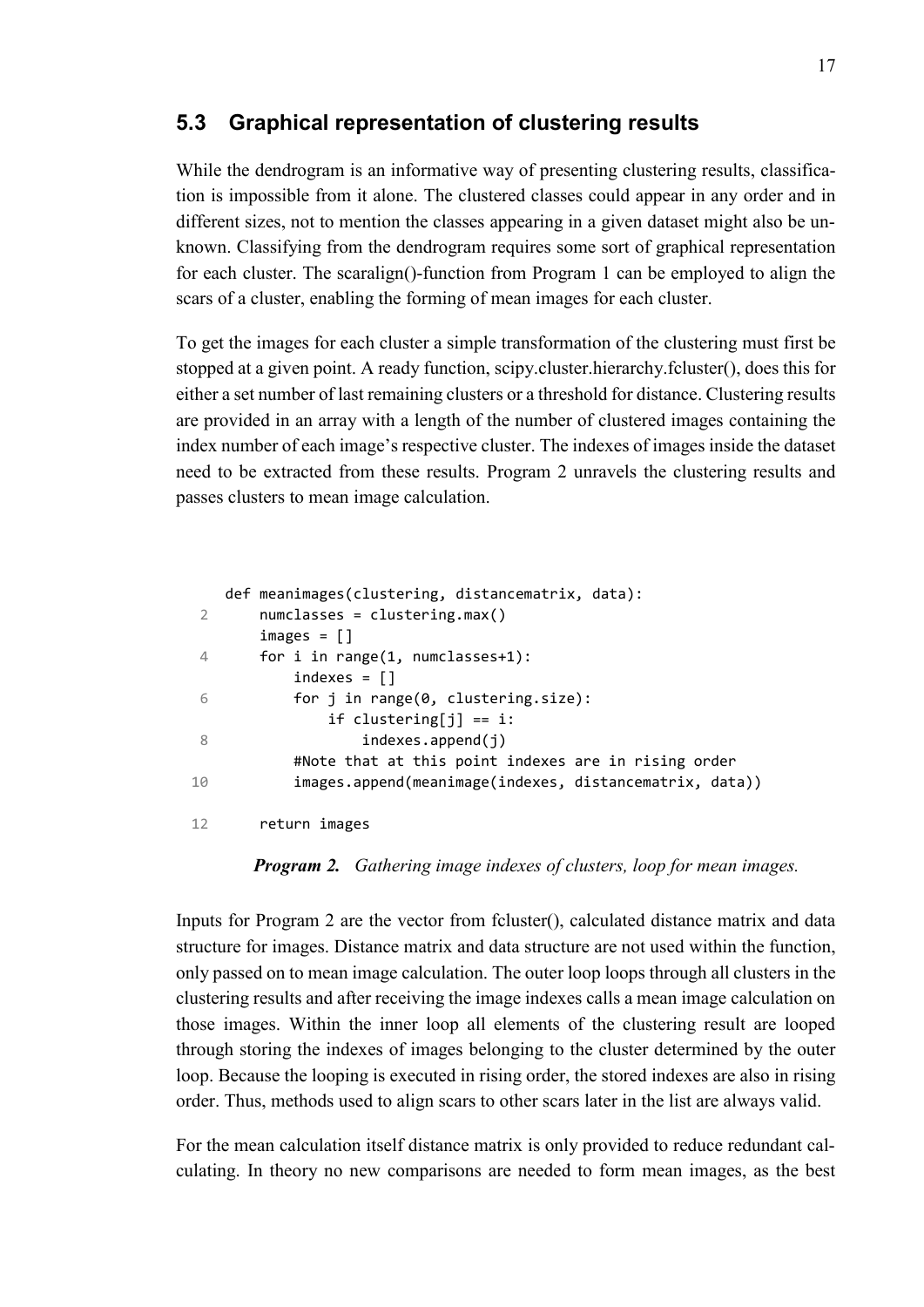alignment methods are already calculated. If comparison would only scale one image, the task would be as trivial as to align every scar to the first one. Because the comparison could result in the need to scale either image, a more complex approach is required. The rotation needed for alignment is not dependent on scaling, so every scar can be rotated to the best rotation towards the first scar defined in the distance matrix. Because images are only scaled down, it is logical to presume the size of the aligned scars to be the same as the smaller scar. Summing the aligned scars together should create a sum of aligned scars the size of the smallest scar within the summed images. Aligning more scars into this sum can be achieved by scaling with the scaling factor found in the distance matrix between the smallest scar of the sum and the scar to be aligned. Dividing the sum by the number of images provides the mean image.

The full redundancy of mean images only works in theory, as a small but significant number of alignments are not intuitive. In sequential calculation one imperfect scaling ruins the entire sequence afterwards as the alignments are not associative. To improve accuracy, the distance matrix results can be applied to smaller groups of images resulting in multiple summed images that can be aligned using the comparison function. In Program 3 there is the mean image calculation called in Program 2 employing a groups size of two.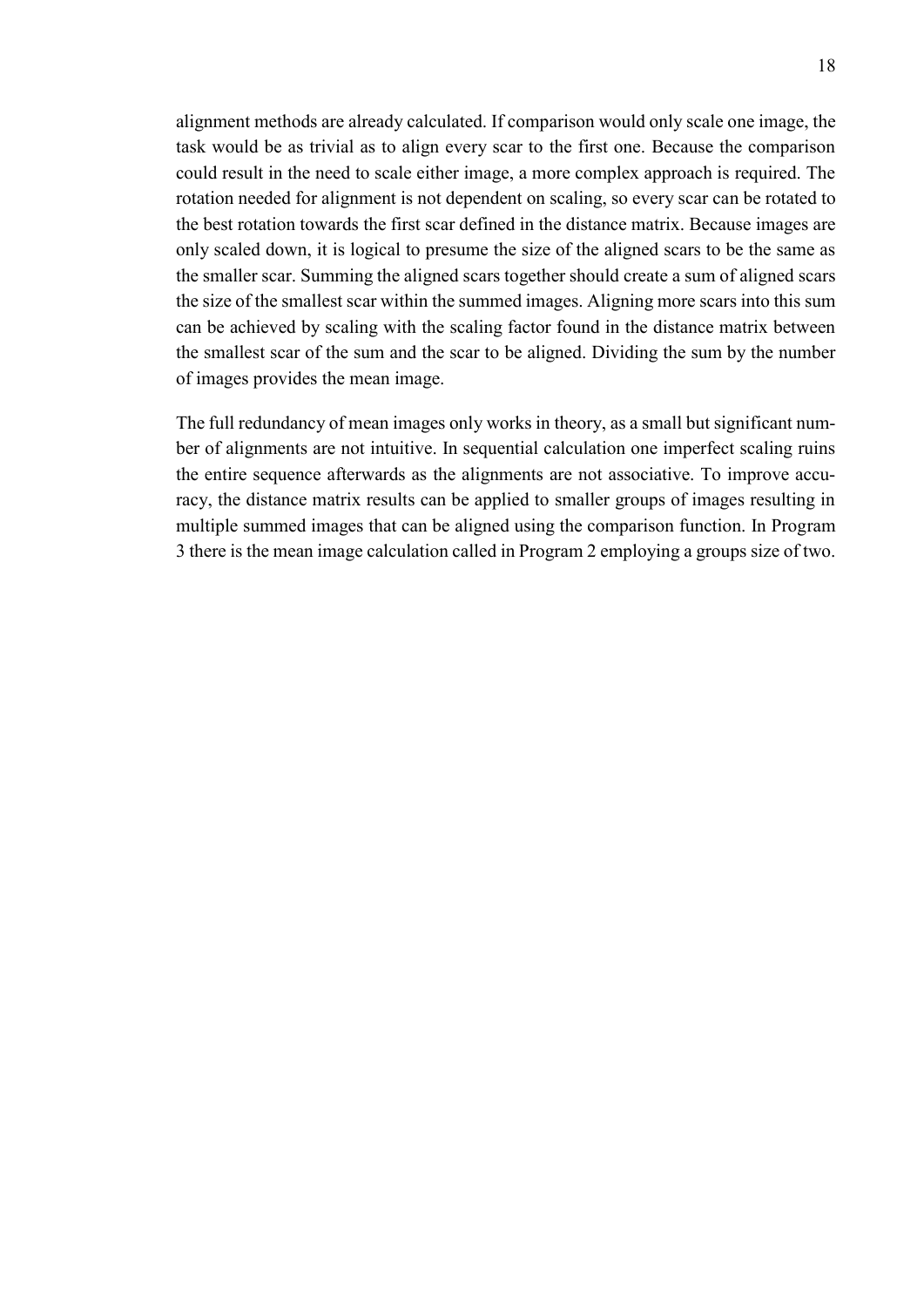```
2
 4
 6
 8
10
12
14
16
18
20
22
24
26
28
30
32
34
    def meanimage(indexlist, distancematrix, data):
         numimages = len(indexlist)
         if numimages == 1:
             return np.copy(data[:,:,indexlist[0]]) 
         tempmeans = []
         for i in range(0,numimages-1, 2):
            temp1, temp2 = scaralign(data[:,:,indexlist[i]],
                                       data[:,:,indexlist[i+1]], 
                                      distancematrix[i,i+1,:])
             tempmeans.append((temp1+temp2)/2)
         parity = 1
        if numimages % 2 == 1:
             tempmeans.append(data[:,:,indexlist[-1]])
            parity = \theta numtemps = len(tempmeans)
         if numtemps == 1:
             return tempmeans[0]
        mean = tempmeans[0] if numtemps > 2:
             for i in range(1,numtemps-1):
                distance = compare(mean, tempmeans[i])mean, tempmeans[i] = scaralign(mean,
                                                  tempmeans[i], distance)
                mean = ((mean * i) + tempmeans[i])/(i+1) distance = compare(mean, tempmeans[-1])
         mean, tempmeans[-1] = scaralign(mean, tempmeans[-1], distance)
         #If last tempmeans item is a single image and not a mean
        if parity == 0:
             #Calculate mean but weigh the image by half of normal
            mean = ((mean*(numtemps-1)*2) + tempmeans[-1])/((numtemps*2)-1) #If last tempmeans image is a mean image weigh normally
         else:
            mean = ((mean*(numtemps-1)) + tempmeans[-1])/(numtemps) return mean
```
*Program 3. Mean image calculation.*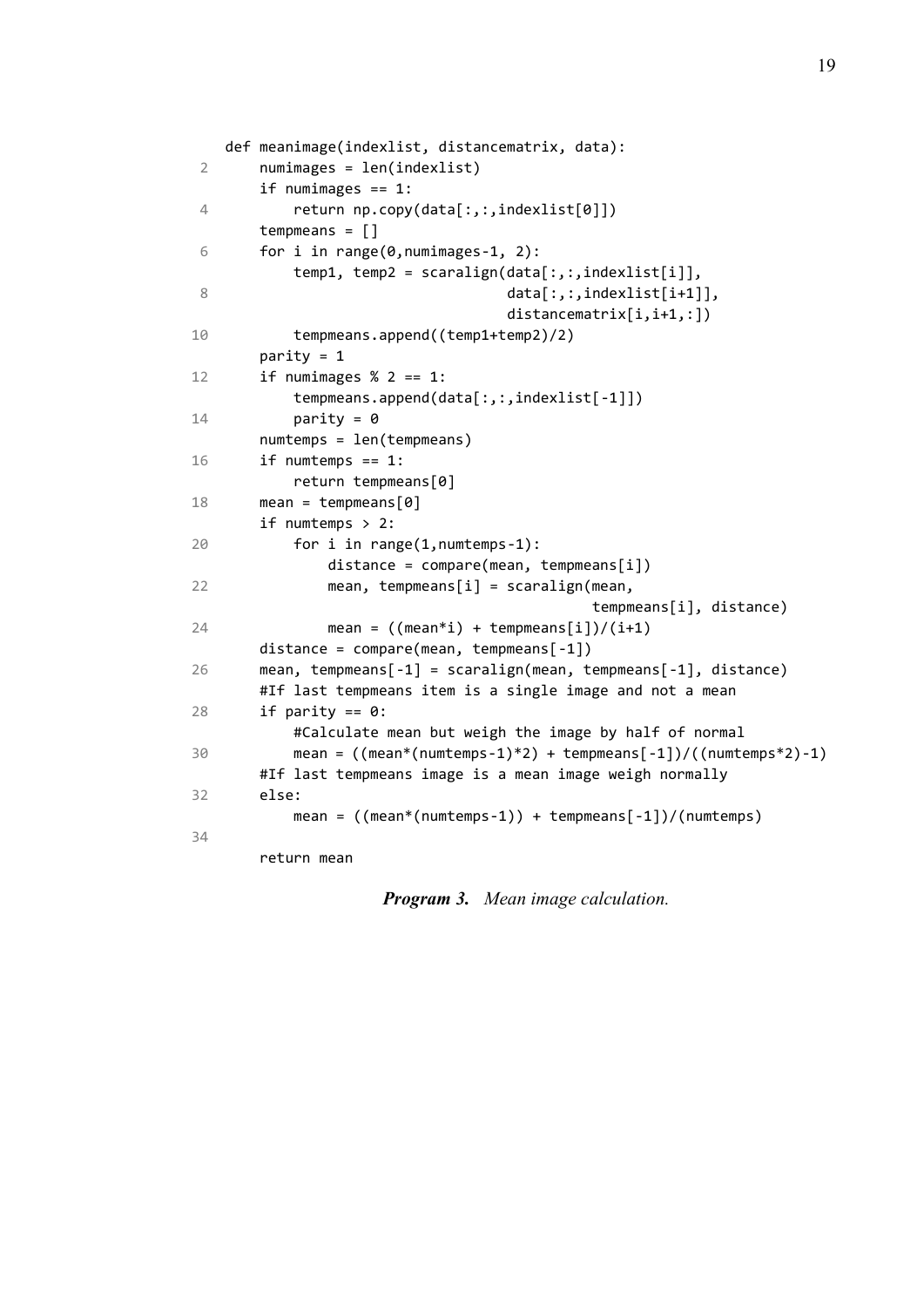# <span id="page-25-0"></span>**6. RESULTS OF HIERARCHICAL CLUSTERING**

The classes to be clustered are clear and noisy bouncing balls, circles and pentagrams. If only clear bouncing balls and circles need to be clustered, the last three clusters can be selected from clustering. In Figure 8 there are mean images calculated with Programs 2 and 3 for the last three clusters for three 200-image sets. These three images contain images of clear bouncing balls, circles and the rest. Due to the different amounts of circles in circle-scars, the mean image is not very representative, but still quite distinguishable. The classes appear in random order, so classification by hand is still required. The dendrograms of these three new subsets are presented in Appendix C in the same order.

<span id="page-25-1"></span>

*Figure 8. Mean images of last three clusters for three 200-image sets.*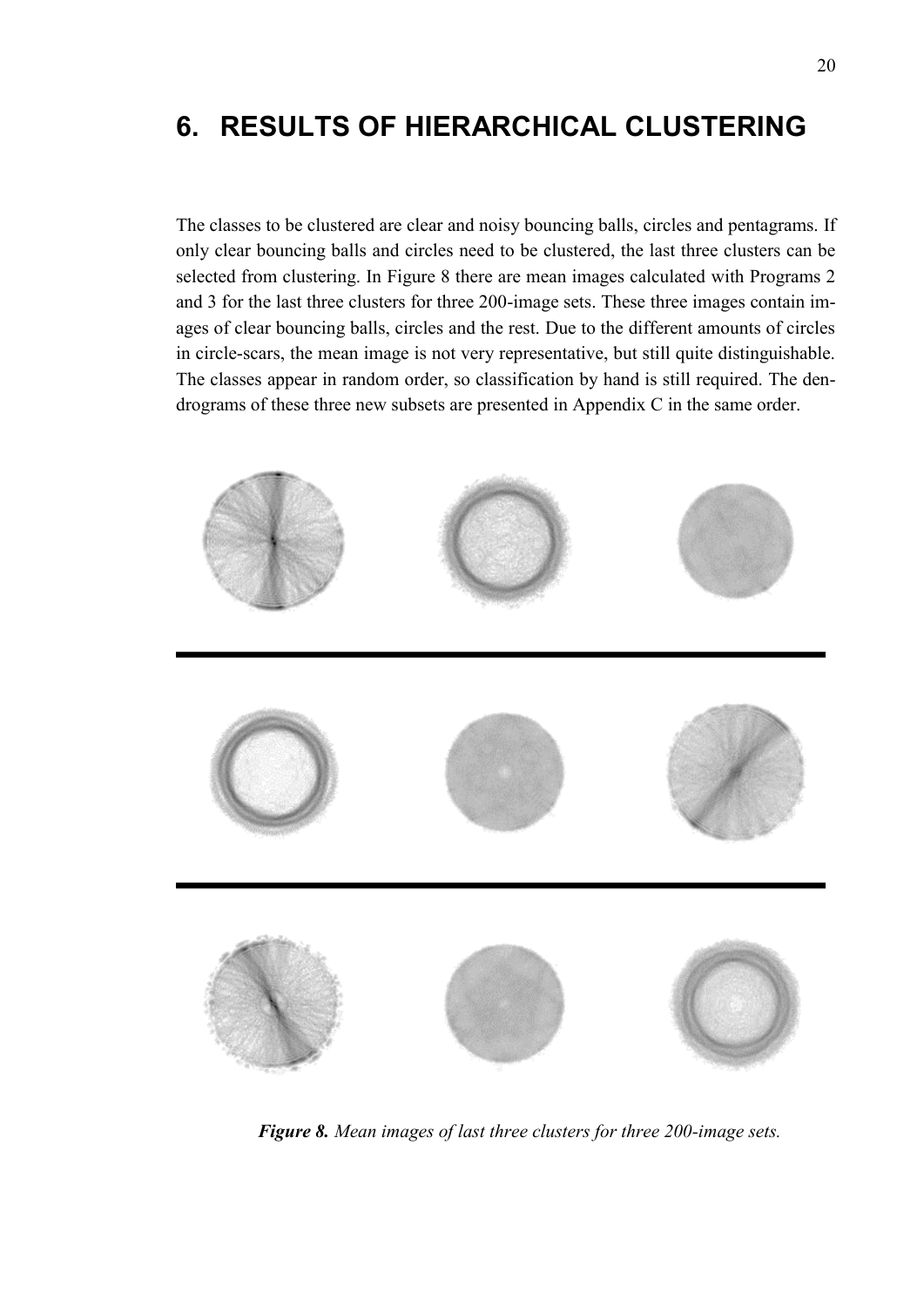The other important clusters were noisy bouncing balls and pentagrams. The threshold value for a single pentagram-cluster was 16-18, while noisy bouncing balls were combined with higher distances. Setting the threshold to 17 provides 9-12 clusters. In Figure 9 there are mean images of pentagram-clusters with distance threshold of 17 for the same 200-image sets as in Figure 8. The resulting multiple clusters of noisy bouncing balls for the same three sets are plotted in Figure 10.



*Figure 9. Mean images of pentagram-clusters from three 200-image sets.*

<span id="page-26-1"></span><span id="page-26-0"></span>

*Figure 10. Mean images of noisy bouncing ball -clusters from the three sets using a threshold for pentagrams.*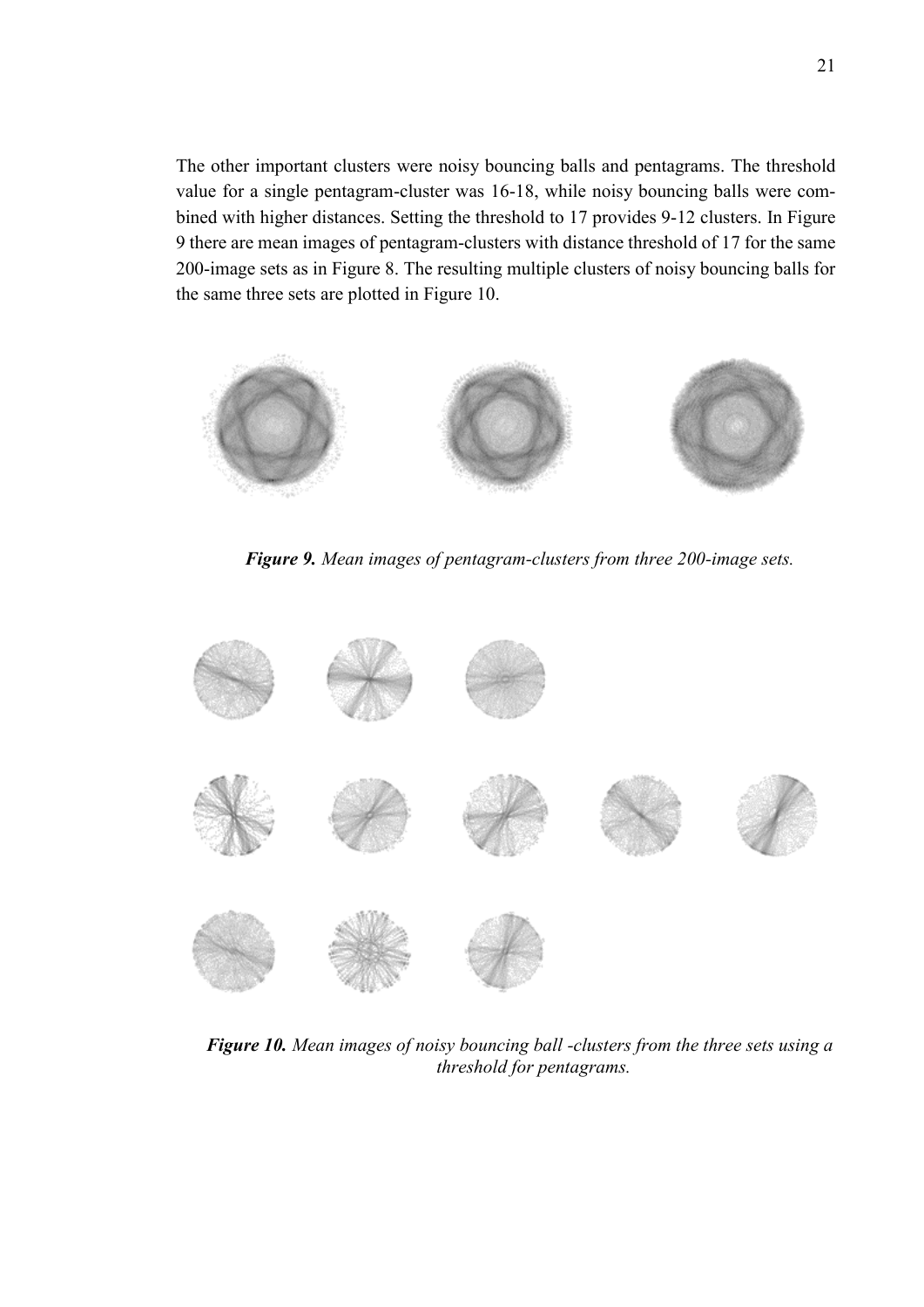# <span id="page-27-0"></span>**7. CONCLUSIONS**

The goal of this thesis was to provide means for accurate clustering of perturbation induced quantum scars. These means include a comparison function, distance matrix forming, hierarchical clustering, scar aligning and mean image calculation for presenting clustering results. All of these can be executed using the Python code and functions developed during this thesis.

The software built for this thesis is capable of clustering quantum scars for at least the used data set. To preserve all desired classes a threshold must be used. Based on smaller subsets of the data set this threshold would be 17, leading to around 10 clusters that must be classified by hand. This threshold and the software itself are not yet tested on larger sets of images, so the best threshold value may differ. With a larger number of scars, the test set may also cluster noisy bouncing balls and clear bouncing balls together. The clustering method, UPGMA, should keep noise as distant from clustered classes as in the smaller image sets.

The built software is generalized for any type of classical orbits, so it should work for new classes of scars as well. Any required thresholds can be tested out with help from a dendrogram and mean image calculation. If non-circular boundaries for quantum scars are used, the comparison function provides accurate results only if the boundaries are removed from images. For three-dimensional systems, the comparison function can be modified to include a 360-degree turn range over the new axis. However, the calculative load for three-dimensional images is so heavy that required computational resources may be too expensive.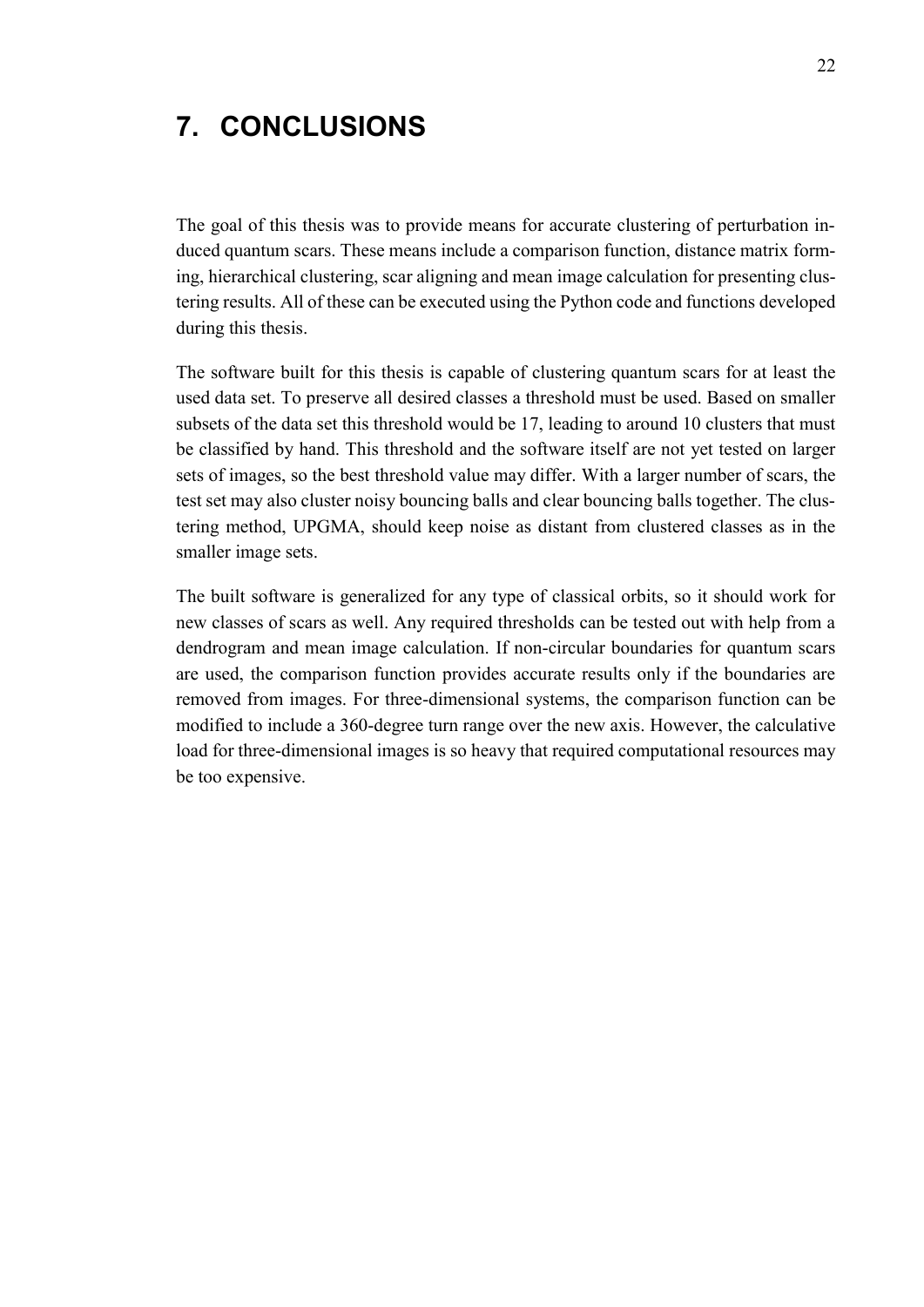## <span id="page-28-0"></span>**REFERENCES**

- [1] C Wolfgang P. Schleich, Daniel M. Greenberger, Donald H. Kobe and Marlan O. Scully, Schrödinger equation revisited, PNAS April 2, 2013. 110 (14) 5374-5379
- [2] L. Kaplan, Scars in quantum chaotic wavefunctions, Nonlinearity, 12 (1999), pp. R1–R40
- [3] E. J. Heller, Phys. Rev. Lett. 53, 1515-1518 (1984)
- [4] P. J. J. Luukko, B. Drury, A. Klales, L. Kaplan, E. J. Heller, and E. Räsänen, Sci. Rep. 6, 37656 (2016).
- [5] J. Keski-Rahkonen, P. J. J. Luukko, L. Kaplan, E. J. Heller, E. Räsänen, Phys. Rev. B 96, 094204 (2017).
- [6] Sonam Singh, Dinesh Ganotra, Modifications in Normalized Cross Correlation Expression for Template Matching Applications. Available: https://pdfs.semanticscholar.org/5f3b/48c8526a056c80e13b42aaa2b1287b6d2790.pdf
- [7] R. Fisher, S. Perkins, A. Walker and E. Wolfart, Spatial filters Gaussian smoothing, 2013, https://homeages.inf.ed.ac.uk/rbf/HIPR2/gsmooth.htm
- [8] Tim Bock, What is a Distance Matrix, Displayr, https://www.displayr.com/whatis-dendrogram (referenced 6.5.2018)
- [9] The SciPy Community, correlative distance, https://docs.scipy.org/doc/scipy-0.14.0/reference/generated/scipy.spatial.distance.correlation.html (referenced 4.11.2018)
- [10] Daniel Müllner, Modern hierarchical, agglomerative clustering algorithms, 2011, Available: https://arxiv.org/abs/1109.2378v1
- [11] Tim Bock, What is a Dendrogram, Displayr, https://www.displayr.com/what-isdendrogram (referenced 6.5.2018)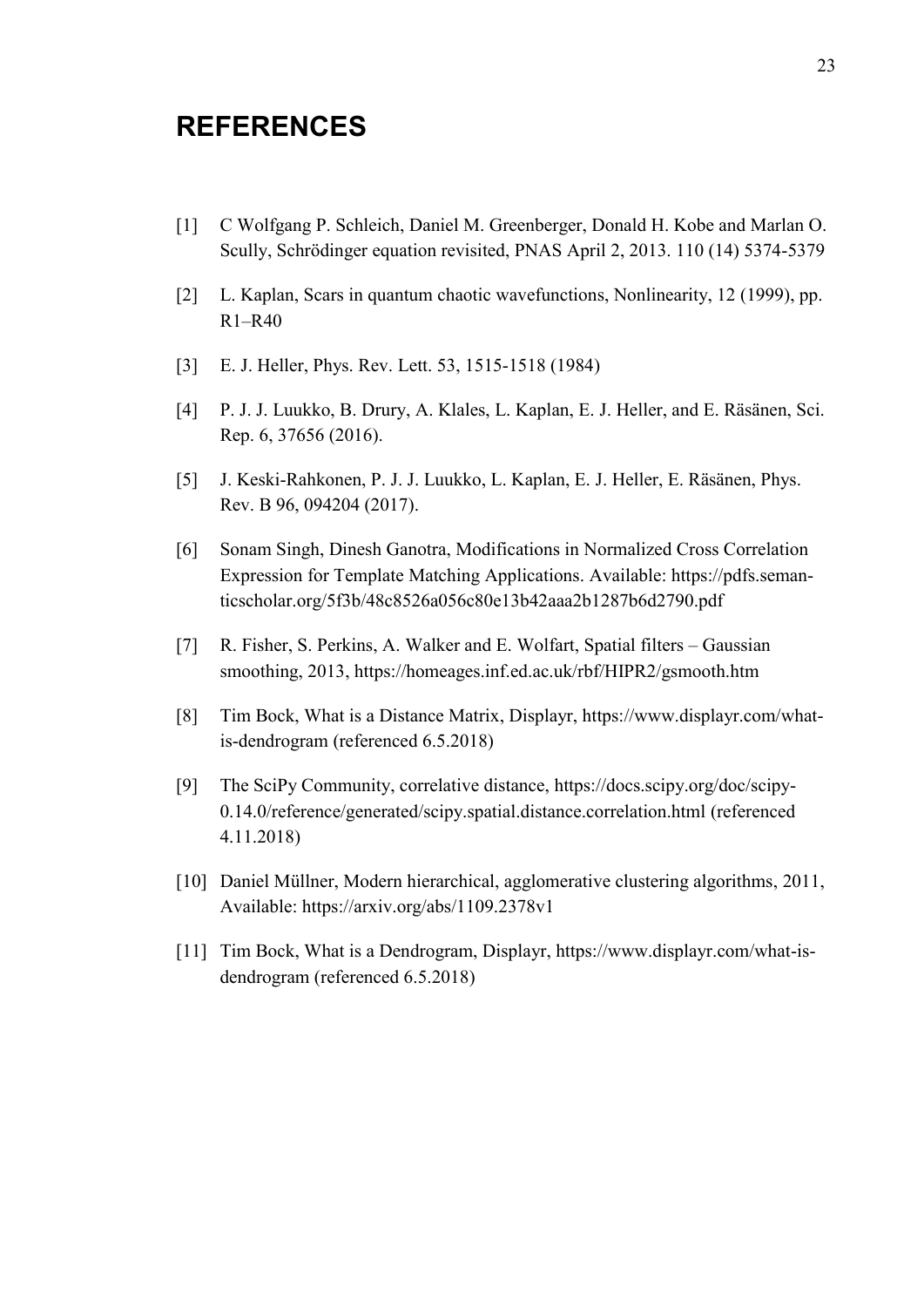# **APPENDIX A: THE COMPARISON FUNCTION**

|    | def compare(Image1, Image2):                                      |
|----|-------------------------------------------------------------------|
| 2  | $copy1 = np.copy(Image1)$                                         |
|    | $copy2 = np.copy(Image2)$                                         |
| 4  | #Apply gaussian blur for less dependency on pixel perfect fitting |
|    | blur1 = $cv2.GaussianBlur(copy1, (5,5), 0)$                       |
| 6  | blur2 = $cv2.GaussianBlur(copy2, (5,5), 0)$                       |
|    | #90001 is overwritten if any comparison is made.                  |
| 8  | bestmatch = $[90001, 0, 300]$ #Distance, angle, size              |
|    | prep = Image.fromarray(blur1)                                     |
| 10 | $image1 = np.asarray(prep)$                                       |
|    | $image2 = Image.fromarray(blur2)$                                 |
| 12 | #Rotation up to half a circle with a step size of two degrees     |
|    | for i in range $(0, 180, 2)$ :                                    |
| 14 | $rotated = image2.rotate(i)$                                      |
|    | $rotated = np.asarray(rotated)$                                   |
| 16 | tempsum = np.sum(np.sum(np.square(np.subtract                     |
|    | (image1, rotated)))                                               |
| 18 | if tempsum < bestmatch $[0]$ : #for scale 1:1                     |
|    | bestmatch = $[$ tempsum, i, 300]                                  |
| 20 | #All newsizes are even for keeping the centering of images        |
|    | for newsize in range(240,300,4): #for scales $\langle 1$          |
| 22 | padsize = $int((300-newsize)/2)$                                  |
|    | temp = cv2.resize(rotated, dsize=(newsize, newsize))              |
| 24 | temp = np.pad(temp, ((padsize, padsize),                          |
|    | (padsize, padsize)), 'constant')                                  |
| 26 | tempsum = np.sum(np.sum(np.square(np.subtract                     |
|    | (image1, temp)))                                                  |
| 28 | if tempsum < bestmatch $[0]$ :                                    |
|    | $bestmatch = [tempsum, i, newsize]$                               |
| 30 | for newsize in range(240,300, 4): #for scales > 1                 |
|    | padsize = $int((300-newsize)/2)$                                  |
| 32 | temp1 = cv2.resize(image1, dsize=(newsize, newsize))              |
|    | temp1 = np.pad(temp1, ((padsize, padsize),                        |
| 34 | (padsize, padsize)), 'constant')                                  |
|    | tempsum = np.sum(np.sum(np.square(np.subtract                     |
| 36 | (temp1, rotated)))                                                |
|    | if tempsum < bestmatch $[0]$ :                                    |
| 38 | #Newsize negative for 1st image resizes for keeping note          |
|    | $bestmatch = [tempsum, i, -newsize]$                              |
| 40 | return bestmatch                                                  |

*Program 4. The comparison function.*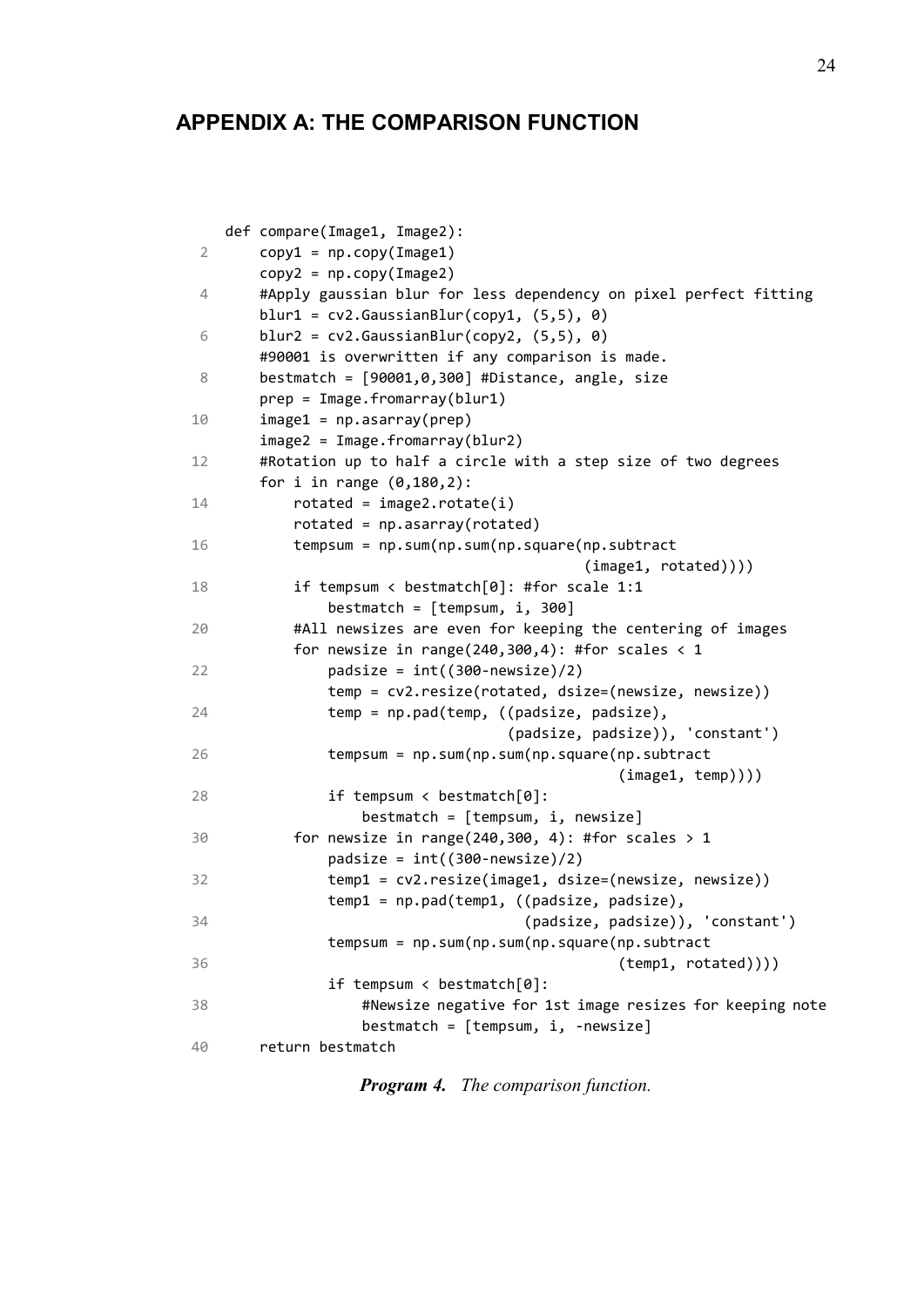# **APPENDIX B: CLUSTERED INDIVIDUAL IMAGES**



*Figure 11. Clustered individual clear bouncing ball -scars.*

<span id="page-30-1"></span><span id="page-30-0"></span>

*Figure 12. Clustered individual circle-scars.*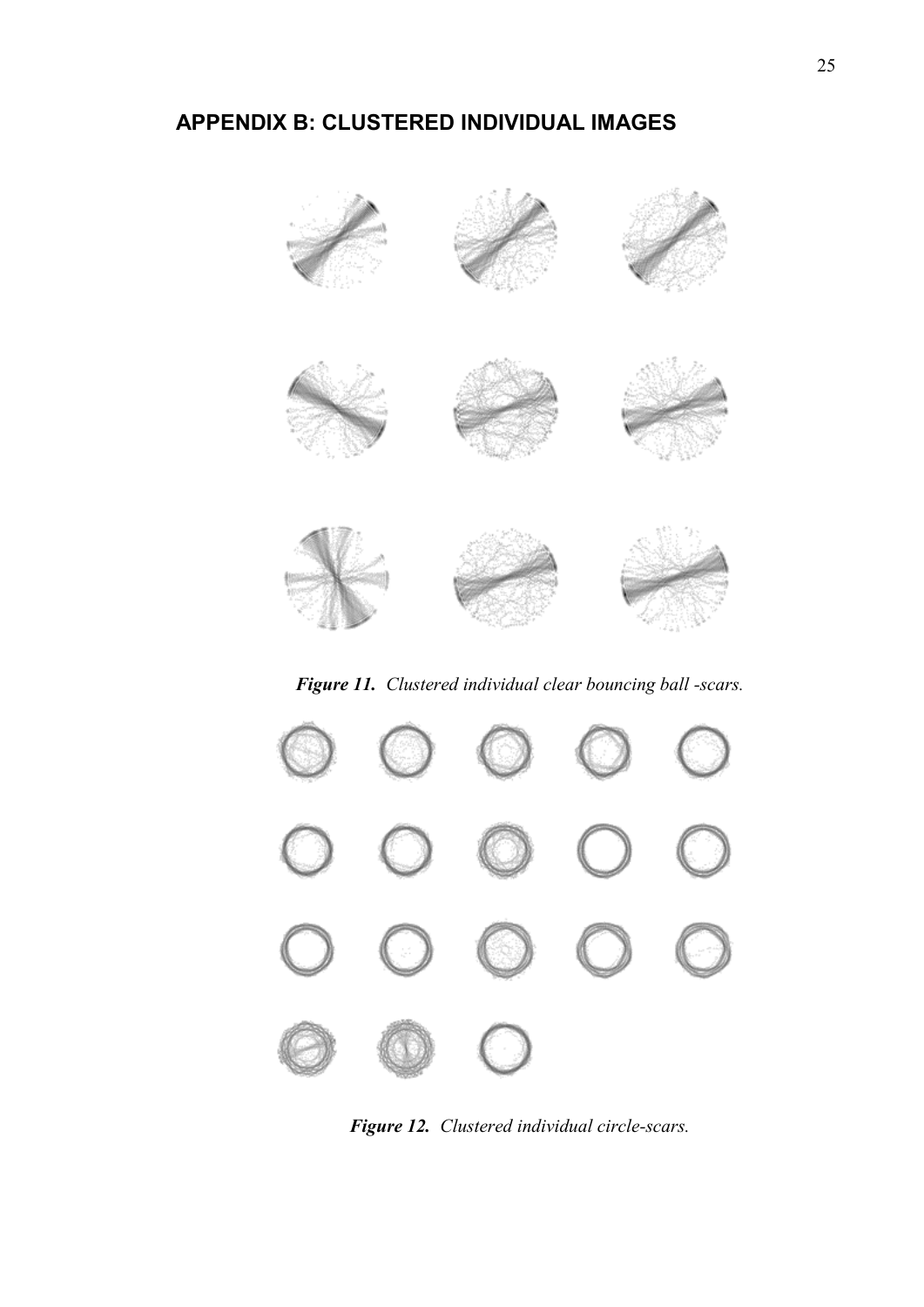

*Figure 13. Clustered individual pentagram-scars.*

<span id="page-31-1"></span><span id="page-31-0"></span>

*Figure 14. The cluster of noisy bouncing balls. With a threshold for pentagrams this is divided into multiple clusters.*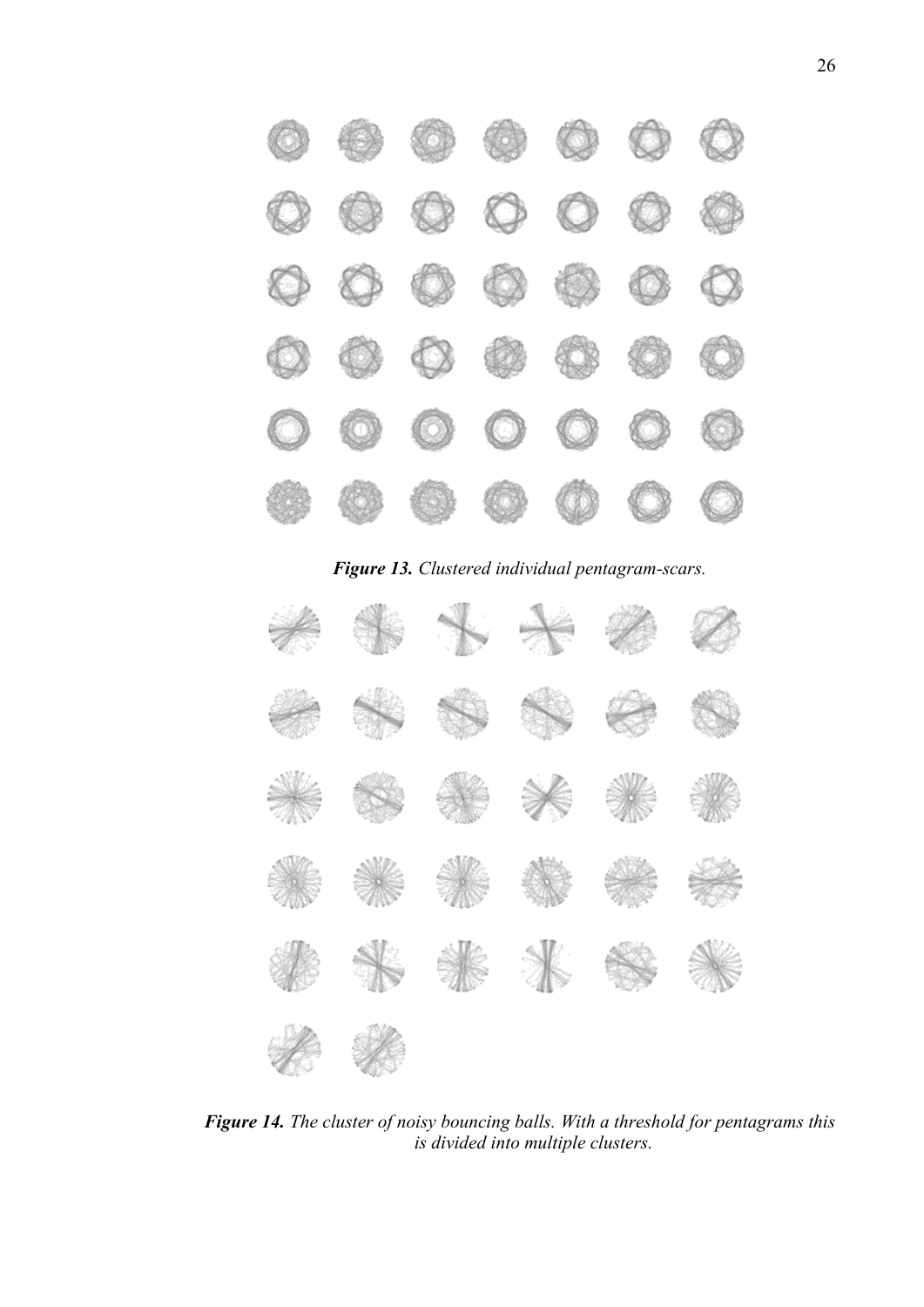## **APPENDIX C: ADDITIONAL DENDROGRAMS**



*Figure 15. Dendrogram for 200 states of form 2001+7n.*

<span id="page-32-0"></span>

*Figure 16. Dendrogram for 200 states of form 2002 +7n.*

<span id="page-32-1"></span>In Figure 16 there is no cluster of clear bouncing balls as they are clustered together with noisy ones. Also, between the yellow and the purple clusters there's an anomaly where multiple quadruple circles appear. This gives certainty to the system's capability to spot new classes and anomalies.